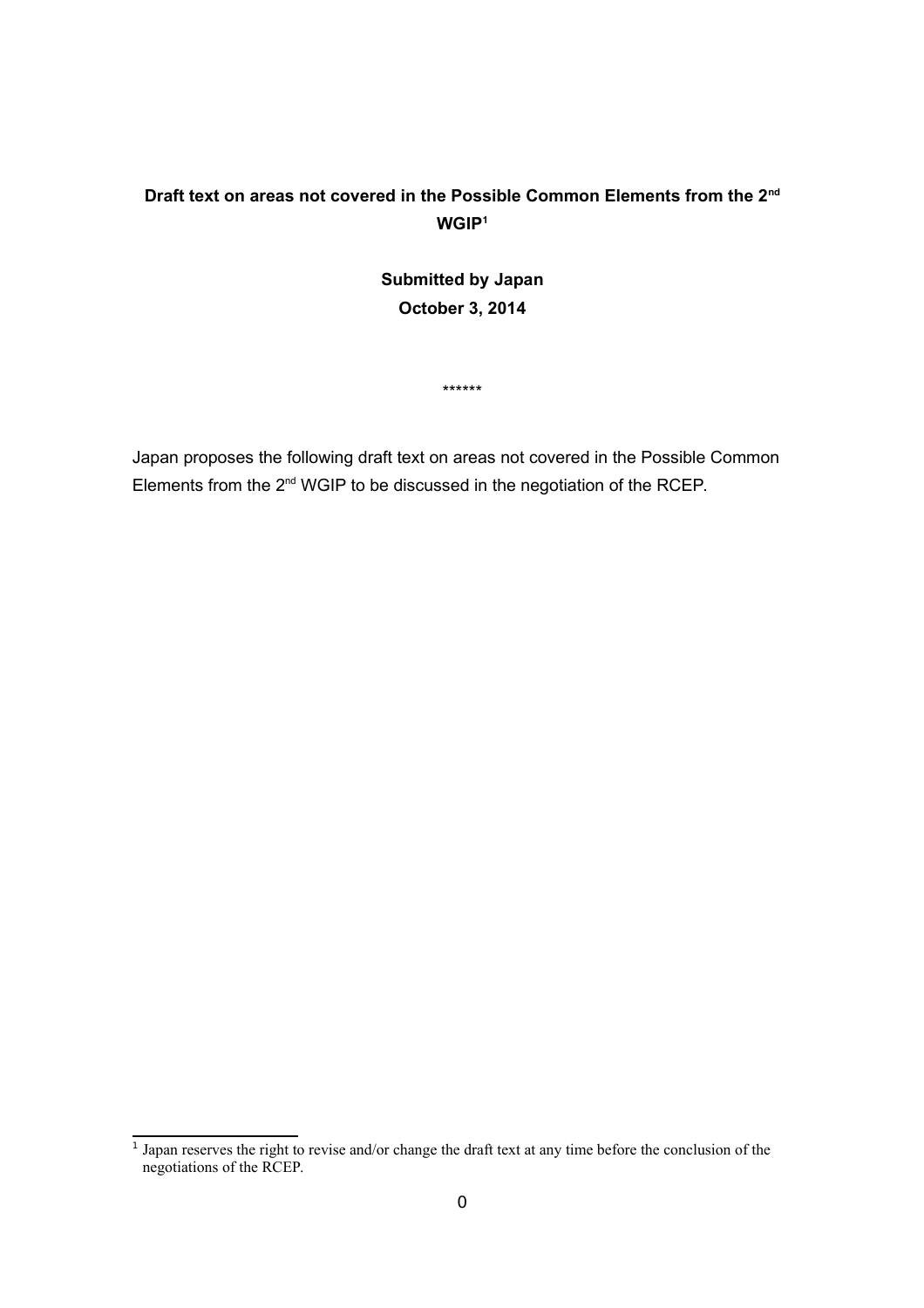| Article                   | <b>Elements</b>                | <b>Text</b>                                                                 |
|---------------------------|--------------------------------|-----------------------------------------------------------------------------|
| <b>Article XX.A.1</b>     | Protection of IP and           | 1. The Parties shall grant and ensure adequate, effective and non-          |
| <b>General Provisions</b> | enforcement of IPRs in         | discriminatory protection of intellectual property and provide for          |
|                           | accordance with the            | measures for the enforcement of intellectual property rights against        |
|                           | international agreements       | infringement thereof, counterfeiting and piracy, in accordance with the     |
|                           |                                | provisions of this Chapter and the international agreements to which the    |
|                           |                                | Parties are parties.                                                        |
|                           | Efficiency and transparency    | 2. The Parties shall also promote efficiency and transparency in the        |
|                           |                                | administration of intellectual property system.                             |
|                           | Reaffirmation of the existing  | 3. The Parties reaffirm their existing rights and obligations under the     |
|                           | rights and obligations under   | Agreement on Trade-Related Aspects of Intellectual Property Rights in       |
|                           | the multilateral IP agreements | Annex 1C to the WTO Agreement (hereinafter referred to in this Chapter      |
|                           |                                | as "the TRIPS Agreement") and other multilateral agreements relating to     |
|                           |                                | intellectual property to which the Parties are parties, including           |
|                           |                                | multilateral agreements concluded under the auspices of the World           |
|                           |                                | Intellectual Property Organization (hereinafter referred to in this Chapter |
|                           |                                | as "the WIPO"). Nothing in this Chapter shall derogate from existing        |
|                           |                                | rights and obligations that the Parties have under the TRIPS Agreement      |
|                           |                                | or other multilateral agreements relating to intellectual property to which |
|                           |                                | the Parties are parties.                                                    |
|                           | Early accession efforts to     | 4. In common recognition of the importance of the following multilateral    |
|                           | international IP agreements    | agreements for international efforts to protect intellectual property, each |
|                           |                                | Party seeks to ratify or accede to the following multilateral agreements    |
|                           |                                | to which it is not yet a party:                                             |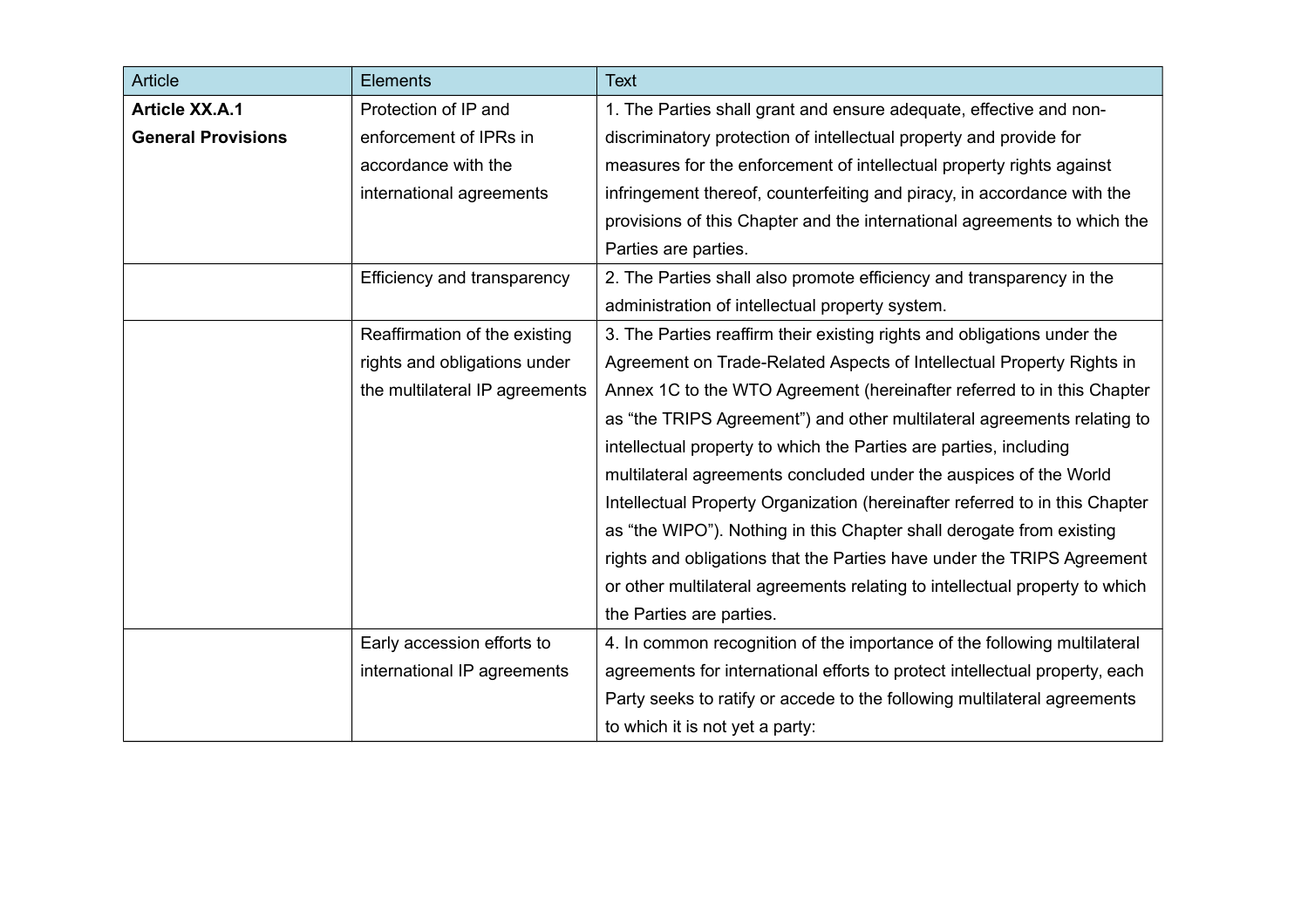| <b>Article</b> | <b>Elements</b> | <b>Text</b>                                                           |
|----------------|-----------------|-----------------------------------------------------------------------|
|                |                 | (a) the Patent Law Treaty adopted at Geneva on June 1, 2000;          |
|                |                 | (b) the Patent Cooperation Treaty done at Washington on June 19,      |
|                |                 | 1970, amended on September 28, 1979, modified on February 3,          |
|                |                 | 1984, and on October 3, 2001;                                         |
|                |                 | (c) the Geneva Act of the Hague Agreement Concerning the              |
|                |                 | International Registration of Industrial Designs adoptedby the        |
|                |                 | Diplomatic Conference on July 2, 1999;                                |
|                |                 | (d) the Trademark Law Treaty adoptedat Geneva on October 27, 1994     |
|                |                 | or the Singapore Treaty on the Law of Trademarks adoptedat            |
|                |                 | Singapore on March 27, 2006;                                          |
|                |                 | (e) the Protocol Relating to the Madrid Agreement Concerning the      |
|                |                 | International Registration of Marks adopted at Madrid on June 27,     |
|                |                 | 1989, as amended on October 3, 2006 and on November 12, 2007;         |
|                |                 | (f) the International Convention for the Protection of Performers,    |
|                |                 | Producers of Phonograms and Broadcasting Organizationsdone at         |
|                |                 | Rome on October 26, 1961 (hereinafter referred to in this Chapter as  |
|                |                 | "the Rome Convention");                                               |
|                |                 | (g) the WIPO Copyright Treaty adopted in Geneva on December 20,       |
|                |                 | 1996 (hereinafter referred to in this Chapter as "the WCT");          |
|                |                 | (h)the WIPO Performances and Phonograms Treaty adopted in Geneva      |
|                |                 | on December 20, 1996 (hereinafter referred to in this Chapter as "the |
|                |                 | $WPPT$ ");                                                            |
|                |                 | (i) Beijing Treaty on Audiovisual Performances adopted by the         |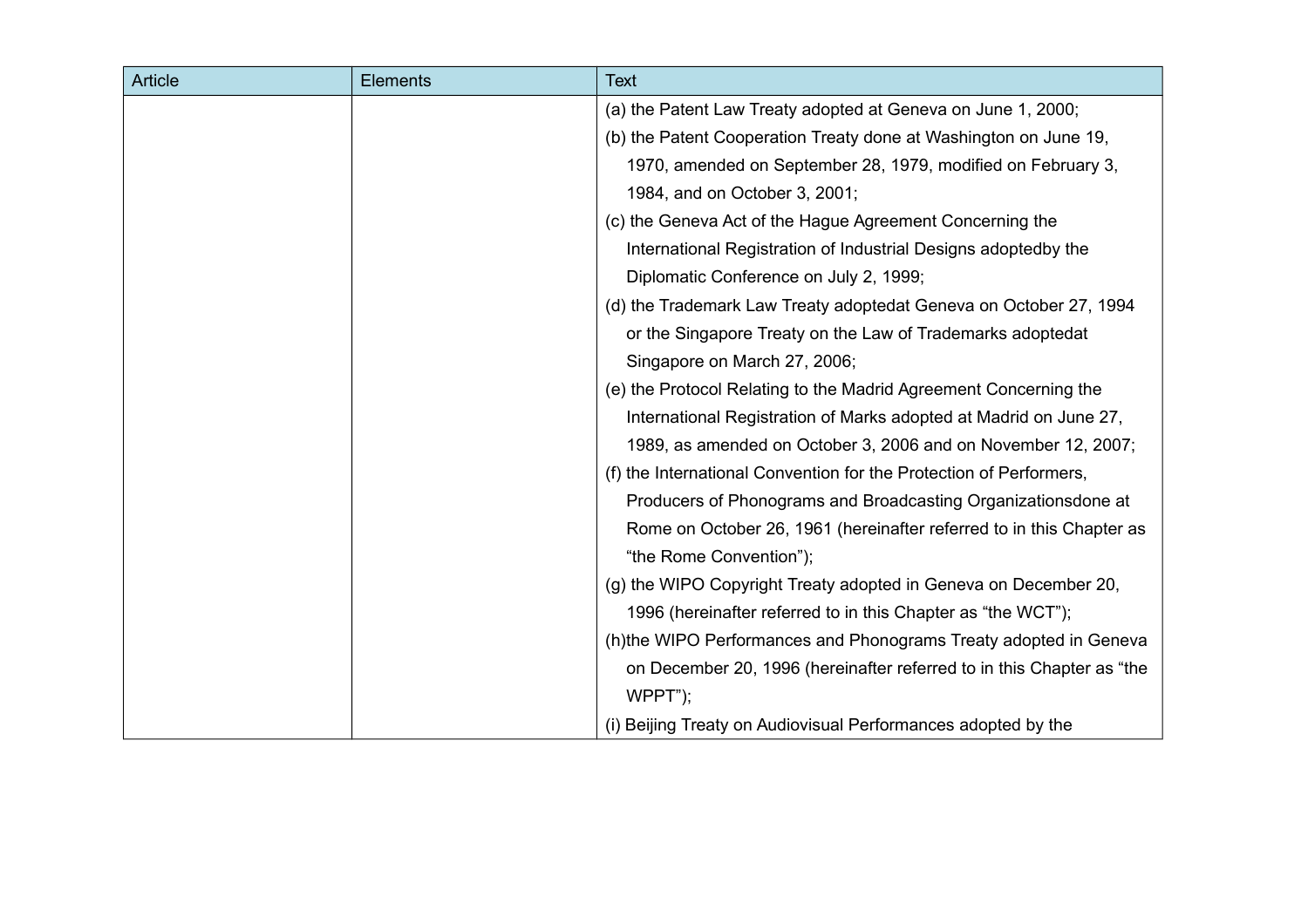| Article                    | <b>Elements</b>                | <b>Text</b>                                                                  |
|----------------------------|--------------------------------|------------------------------------------------------------------------------|
|                            |                                | Diplomatic Conference on June 24, 2012; and                                  |
|                            |                                | (i) the 1991 Act of the International Convention for the Protection of New   |
|                            |                                | Varieties of Plants of December 2, 1961, as revised at Geneva on             |
|                            |                                | November 10, 1972, on October 23, 1978, and on March 19, 1991                |
|                            |                                | (hereinafter referred to in this Chapter as "the 1991 UPOV                   |
|                            |                                | Convention").                                                                |
| <b>Article XX.A.2</b>      | Most-Favored-Nation            | Each Party shall accord to nationals of the other Parties treatment no       |
| <b>Most-Favored-Nation</b> | Treatment                      | less favourable than the treatment it accords to the nationals of a non-     |
| <b>Treatment</b>           |                                | Party with regard to the protection of intellectual property in accordance   |
|                            |                                | with Articles 4 and 5 of the TRIPS Agreement.                                |
| <b>Article XX.B.1</b>      | Improvement of                 | 1. For the purposes of providing efficient administration of intellectual    |
| <b>Procedural Matters</b>  | administrative procedures      | property system, each Party shall take appropriate measures to improve       |
|                            | concerning IP                  | its administrative procedures concerning intellectual property.              |
|                            | Prohibition of requiring the   | 2. No Party may require the authentication of signatures or other means      |
|                            | authentication of signature on | of self-identification on documents to be submitted to the competent         |
|                            | documents to the competent     | authority of the Party, including applications, translations into a language |
|                            | authority                      | accepted by such authority of any earlier application whose priority is      |
|                            |                                | claimed, powers of attorney and certifications of assignment, in the         |
|                            |                                | course of application procedure or other administrative procedures on        |
|                            |                                | patents, utility models, industrial designs, or trademarks.                  |
|                            | Exception to paragraph 2       | 3. Notwithstanding paragraph 2, a Party may require:                         |
|                            |                                | (a) the authentication of signatures or other means of self-identification,  |
|                            |                                | if the law of the Party so provides, where the signatures or other           |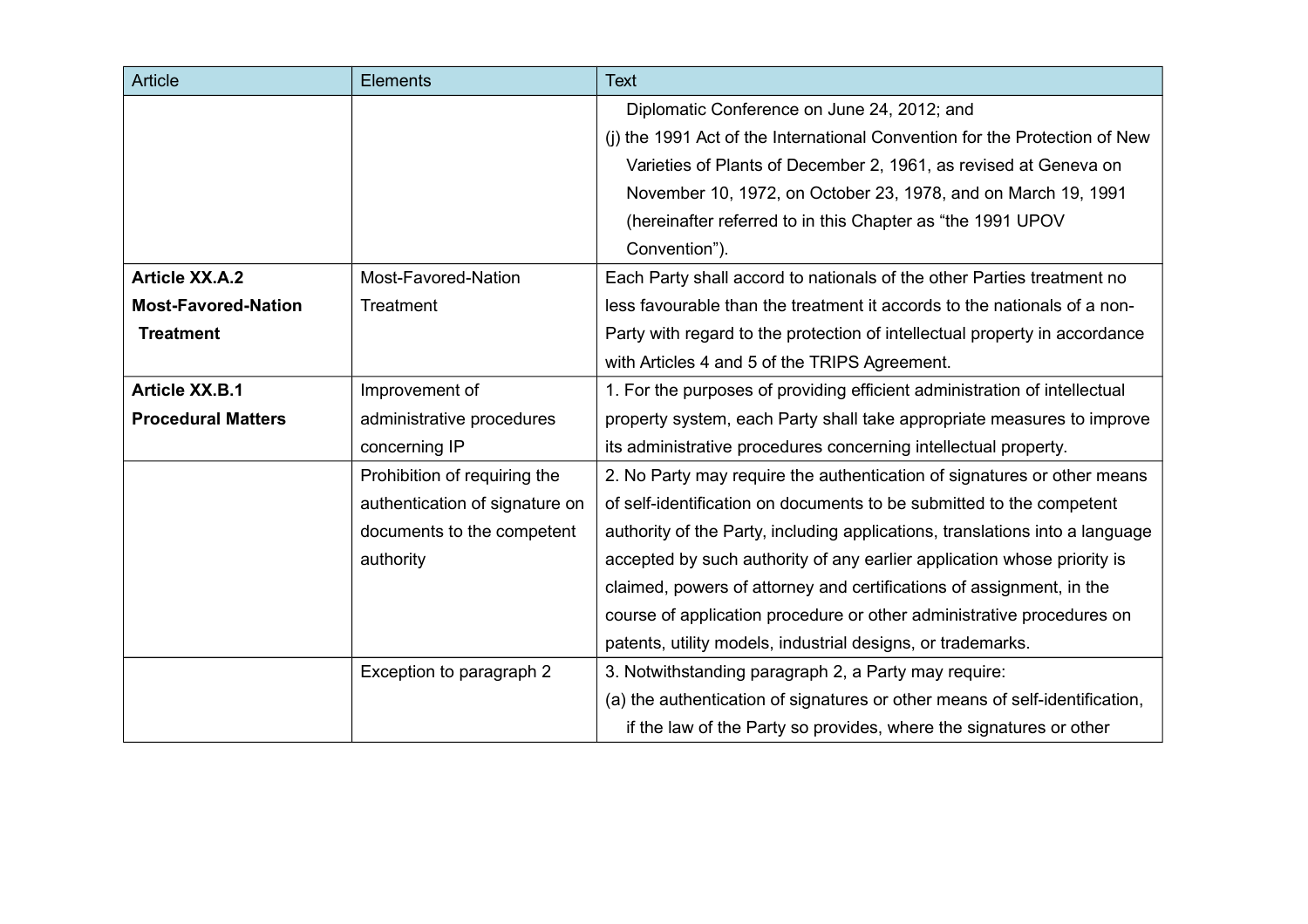| <b>Article</b> | <b>Elements</b>                | <b>Text</b>                                                                 |
|----------------|--------------------------------|-----------------------------------------------------------------------------|
|                |                                | means of self-identification concern the surrender of a patent or a         |
|                |                                | registration of utility models, industrial designs or trademarks; and       |
|                |                                | (b) the submission of evidence if there is reasonable doubt as to the       |
|                |                                | authenticity of signatures or other means of self-identification on         |
|                |                                | documents submitted to the competent authority of the Party. Where          |
|                |                                | the competent authority notifies the person that the submission of          |
|                |                                | evidence is required, the notification shall state the reason for           |
|                |                                | requiring the submission.                                                   |
|                | Power of attorneys relating to | 4. Each Party shall introduce and implement a system in which a power       |
|                | one or more applications       | of attorney for application procedures or other administrative procedures   |
|                | and/or registrations           | on patents, utility models, industrial designs, or trademarks before the    |
|                |                                | competent authority of the Party may relate to one or more applications     |
|                |                                | and/or registrations identified in the power of attorney or, subject to any |
|                |                                | exception indicated by the appointing person, to all existing and future    |
|                |                                | applications and/or registrations of that person.                           |
|                | Prohibition of requiring the   | 5. No Party may require that the submission of a power of attorney be       |
|                | submission of power of         | completed together with the filing of the application as a condition for    |
|                | attorney as a condition for    | according a filing date to the application.                                 |
|                | according a filing date        |                                                                             |
|                | Registration system for        | 6. Each Party shall provide a system for the registration of patents,       |
|                | examination, appeal and        | industrial designs and trademarks which shall include:                      |
|                | judicial actions               | (a) a requirement to provide to the applicant a communication in writing,   |
|                |                                | which may be electronic, of the decision with reasons for a refusal of      |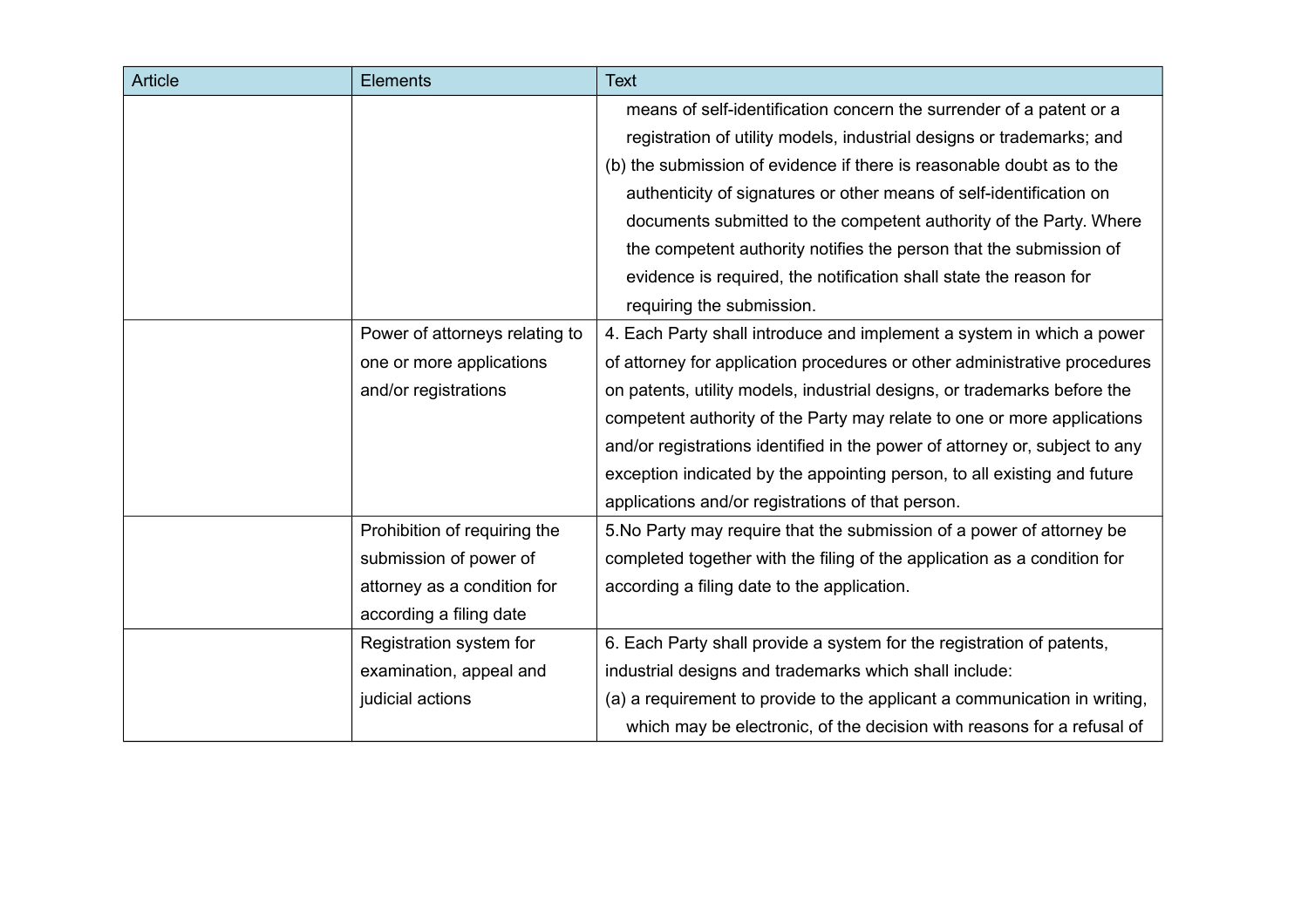| Article | <b>Elements</b>               | <b>Text</b>                                                                |
|---------|-------------------------------|----------------------------------------------------------------------------|
|         |                               | the application;                                                           |
|         |                               | (b) an opportunity for the applicant to appeal against an administrative   |
|         |                               | refusal;                                                                   |
|         |                               | (c) an opportunity for the applicant to seek judicial review of the final  |
|         |                               | administrative refusal; and                                                |
|         |                               | (d) an opportunity for interested parties:                                 |
|         |                               | (i) to petition to oppose, if so provided in its laws and regulations, an  |
|         |                               | application or a registration; and                                         |
|         |                               | (ii) to seek cancellation or invalidation of the registration.             |
|         | Sufficient time period or a   | 7. Each Party shall provide an applicant domiciled in a foreign country    |
|         | chance to request an          | either with a sufficient time period or with a chance to request an        |
|         | extension of time limit for a | extension of time limit to respond to the competent authority of the Party |
|         | foreign applicant             | at a procedure of examination, reconsideration, appeal and trial of        |
|         |                               | patents, utility models, industrial designs and trademarks.                |
|         | Introduction of international | 8. The applications for and the grants of patents and the publications     |
|         | patent classification system  | thereof shall be classified in accordance with the international patent    |
|         |                               | classification system established under the Strasbourg Agreement           |
|         |                               | Concerning the International Patent Classification of March 24, 1971, as   |
|         |                               | amended on September 28, 1979.                                             |
|         | Introduction of international | 9. Each Party shall include in the official documents for the registration |
|         | industrial designs            | of designs, and, if they are officially published, in the publications in  |
|         | classification system         | question, the numbers of the classes and subclasses of the                 |
|         |                               | classification into which the goods incorporating the designs belong in    |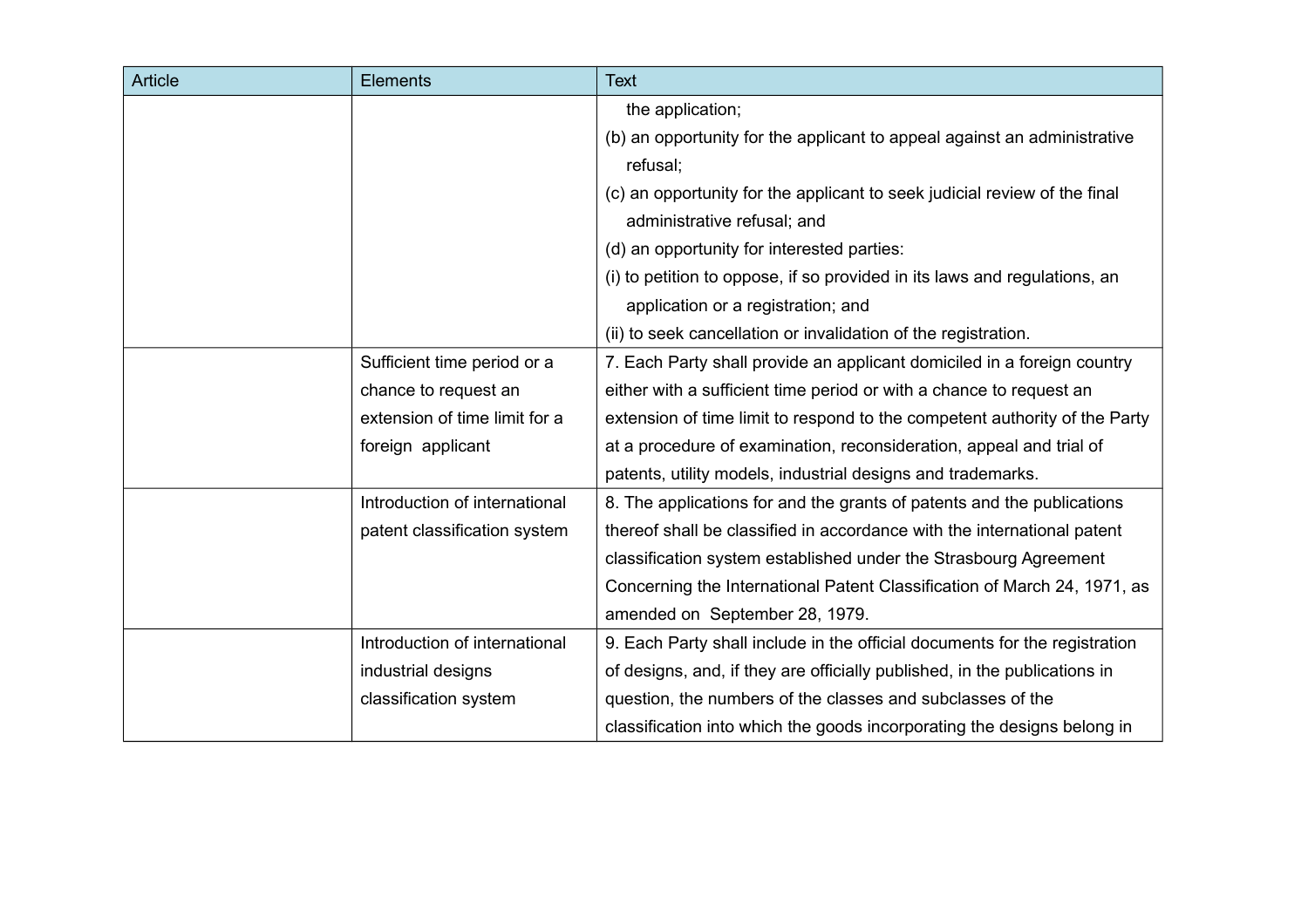| Article               | <b>Elements</b>               | <b>Text</b>                                                                |
|-----------------------|-------------------------------|----------------------------------------------------------------------------|
|                       |                               | accordance with the international classification system for industrial     |
|                       |                               | designs established under the Locarno Agreement Establishing an            |
|                       |                               | International Classification for Industrial Designs signed at Locarno on   |
|                       |                               | October 8, 1968 as amended on September 28, 1979.                          |
| <b>Article XX.C.1</b> | Patent protection for         | 1. Each Party shall ensure that any patent application is not rejected     |
| Patents,              | computer program              | solely on the ground that the subject matter claimed in the application is |
| <b>Utility Models</b> |                               | a computer program and that such a claim may take the form of a            |
|                       |                               | computer program itself, a process, a storage medium or a computer         |
|                       |                               | readable medium carrying a computer program.                               |
|                       | Prohibition of excluding a    | 2. Each Party shall ensure that a claimed invention is not excluded from   |
|                       | claimed invention from the    | the patentable subject matter solely on the ground that the invention is a |
|                       | patentable subject matter     | new form of a known substance which does not result in the                 |
|                       | solely on the ground that the | enhancement of the known efficacy of that substance or that the            |
|                       | invention is a new form of a  | invention is a new use for a known substance.                              |
|                       | known substance which does    |                                                                            |
|                       | not result in the enhancement |                                                                            |
|                       | of the known efficacy of that |                                                                            |
|                       | substance or that the         |                                                                            |
|                       | invention is a new use for a  |                                                                            |
|                       | known substance.              |                                                                            |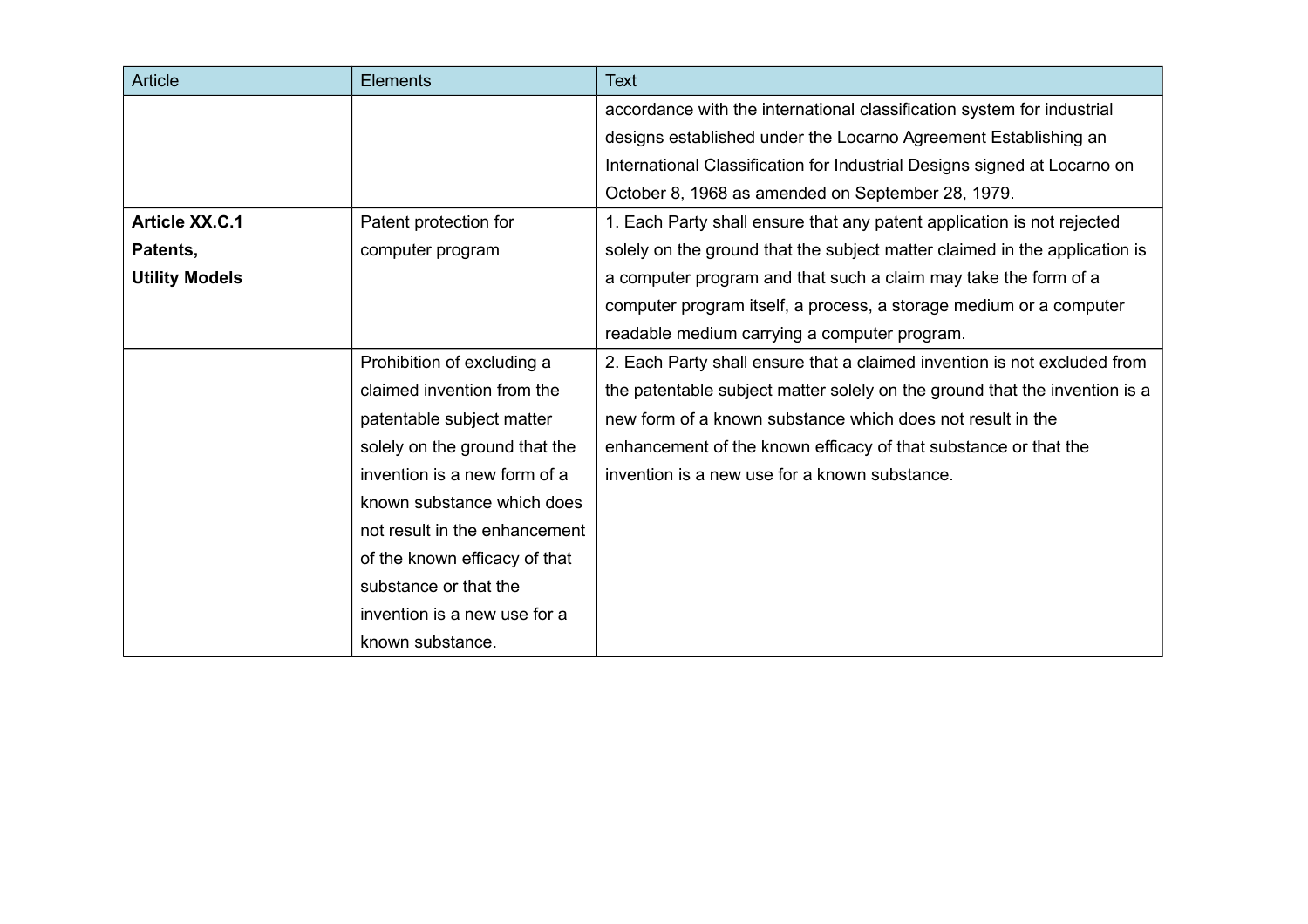| Article | <b>Elements</b>         | <b>Text</b>                                                                  |
|---------|-------------------------|------------------------------------------------------------------------------|
|         | Worldwide novelty for   | 3. Each Party shall ensure that a claimed invention or a claimed device      |
|         | patent /utility model   | shall not be new, if it is publicly known, described in a publication        |
|         |                         | distributed or made available to the public through telecommunication        |
|         |                         | line in any Party or in any non-Party before the filing date of the          |
|         |                         | application for a patent or for a registration of a utility model or, where  |
|         |                         | priority is claimed, before the priority date of the application.            |
|         | Grace period            | 4. Each Party shall provide an exceptional measure in which information      |
|         |                         | which forms part of the prior art with respect to a claimed invention shall  |
|         |                         | not affect the patentability with regard to novelty of and inventive step of |
|         |                         | the claimed invention, at least, where the information was made              |
|         |                         | available to the public during a certain period before the filing of the     |
|         |                         | application of the claimed invention and the disclosure of the information   |
|         |                         | was made as a result of an act of the person having the right to obtain a    |
|         |                         | patent, provided that:                                                       |
|         |                         | (a) the disclosure was not made by the gazette relating to an invention,     |
|         |                         | utility model, industrial design or trademark; and                           |
|         |                         | (b) the petition for the exceptional measure meets the procedural            |
|         |                         | requirement(s) stipulated in the laws and regulations of the Party.          |
|         | Patent term restoration | 5. With respect to the patent which is granted for an invention related to   |
|         |                         | pharmaceutical products, each Party shall, subject to the terms and          |
|         |                         | conditions of its applicable laws and regulations, provide for a             |
|         |                         | compensatory term of protection for any period during which the              |
|         |                         | patented invention cannot be worked due to marketing approval                |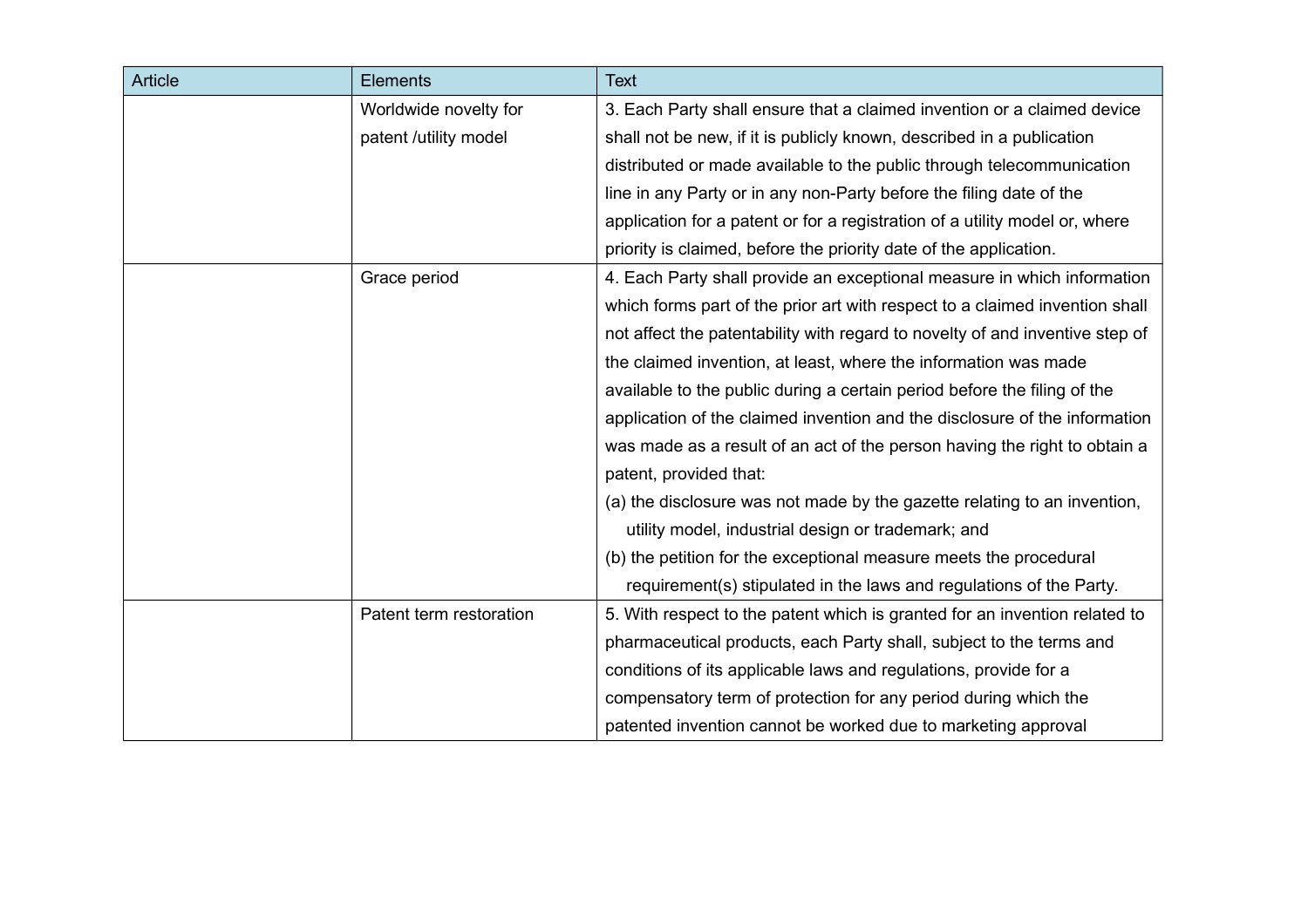| <b>Article</b> | <b>Elements</b>               | <b>Text</b>                                                                  |
|----------------|-------------------------------|------------------------------------------------------------------------------|
|                |                               | process.                                                                     |
|                |                               |                                                                              |
|                |                               | 6. For the purposes of paragraph 5:                                          |
|                |                               | (a) "compensatory term of protection" means an extension of a term of        |
|                |                               | patent protection;                                                           |
|                |                               | (b) "marketing approval" means approval or any other disposition by the      |
|                |                               | competent authorities that is intended to ensure the safety and,             |
|                |                               | where applicable, efficacy of the pharmaceuticals as provided for in         |
|                |                               | the relevant laws and regulations of each Party; and                         |
|                |                               | (c) the length of the compensatory term of protection shall be equal to      |
|                |                               | the length of extension which the patentee requests, provided that the       |
|                |                               | compensatory term of protection shall not exceed either the length of        |
|                |                               | time during which the patented invention cannot be worked due to             |
|                |                               | marketing approval processes, or a maximum term as provided for in           |
|                |                               | the laws and regulations. Such maximum term shall be at least five           |
|                |                               | years.                                                                       |
|                | Dividing a patent application | 7. Each Party shall ensure that an applicant may, on its own initiative,     |
|                |                               | divide a patent application containing more than one invention into two      |
|                |                               | or more divisional patent applications ina certain period after a            |
|                |                               | notification of reasons for refusal, as well as after a decision of grant or |
|                |                               | refusal.                                                                     |
|                | (Patents) Ensuring any        | 8. Each Party shall ensure that any person may provide the competent         |
|                | person may provide            | authority of the Party with information in writing that could deny novelty   |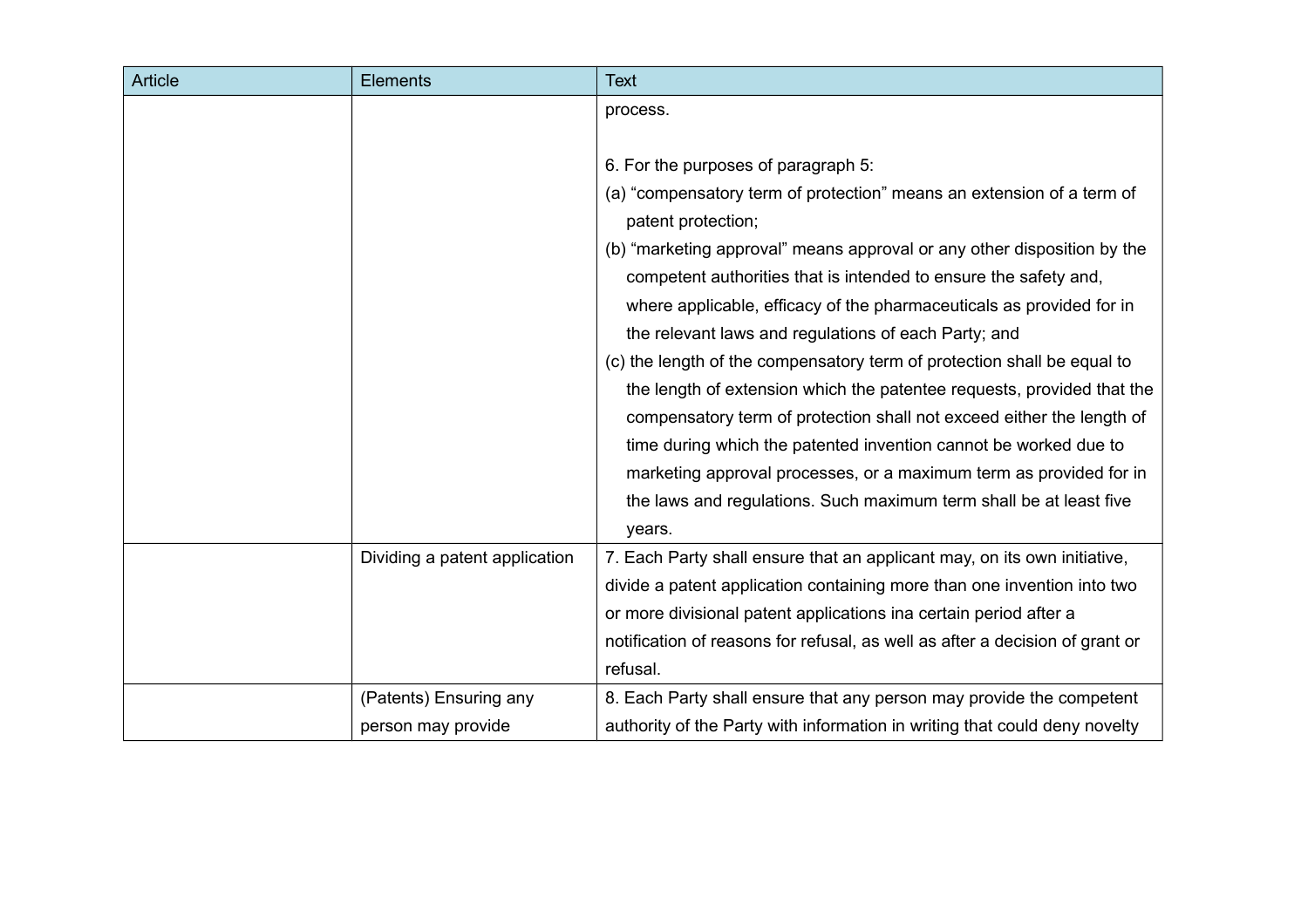| <b>Article</b> | <b>Elements</b>               | <b>Text</b>                                                                 |
|----------------|-------------------------------|-----------------------------------------------------------------------------|
|                | information that could deny   | or inventive step of an invention claimed in a patent application during    |
|                | novelty or inventive step     | the pendency of the application concerned. Each Party shall take the        |
|                |                               | information, as appropriate, into consideration for examining the           |
|                |                               | application.                                                                |
|                | (Utility Models) Ensuring any | 9. Each Party shall ensure that any person may provide the competent        |
|                | person may provide            | authority of the Party with information in writing that could deny novelty  |
|                | information that could deny   | or inventive step of a device claimed in a utility model application at any |
|                | novelty or inventive step     | time during the pendency of the application concerned and at any time       |
|                |                               | while the relevant registration is valid. Each Party shall take the         |
|                |                               | information, as appropriate, into consideration for examining the           |
|                |                               | application or preparing a report of technical opinionasto the validity of  |
|                |                               | the utility model registration.                                             |
|                | Prohibition of rejecting an   | 10. No Party may reject an application for patent nor cancel a grant of     |
|                | application for patent nor    | patent solely on the ground that an applicant has not provided              |
|                | cancelling a grant of patent  | information required by the Party concerning the applicant's                |
|                | solely on the ground that an  | corresponding foreign applications and grants, including search and         |
|                | applicant has not provided    | examination results, cited documents, and translations thereof.             |
|                | information concerning the    |                                                                             |
|                | corresponding foreign         |                                                                             |
|                | applications and grants       |                                                                             |
|                | Prohibition of requiring      | 11. No Party may require submission of information or statements as to      |
|                | submission of information     | the extent to which the patented invention has been commercially            |
|                | which the patented invention  | worked in the Party after the grant of such patent.                         |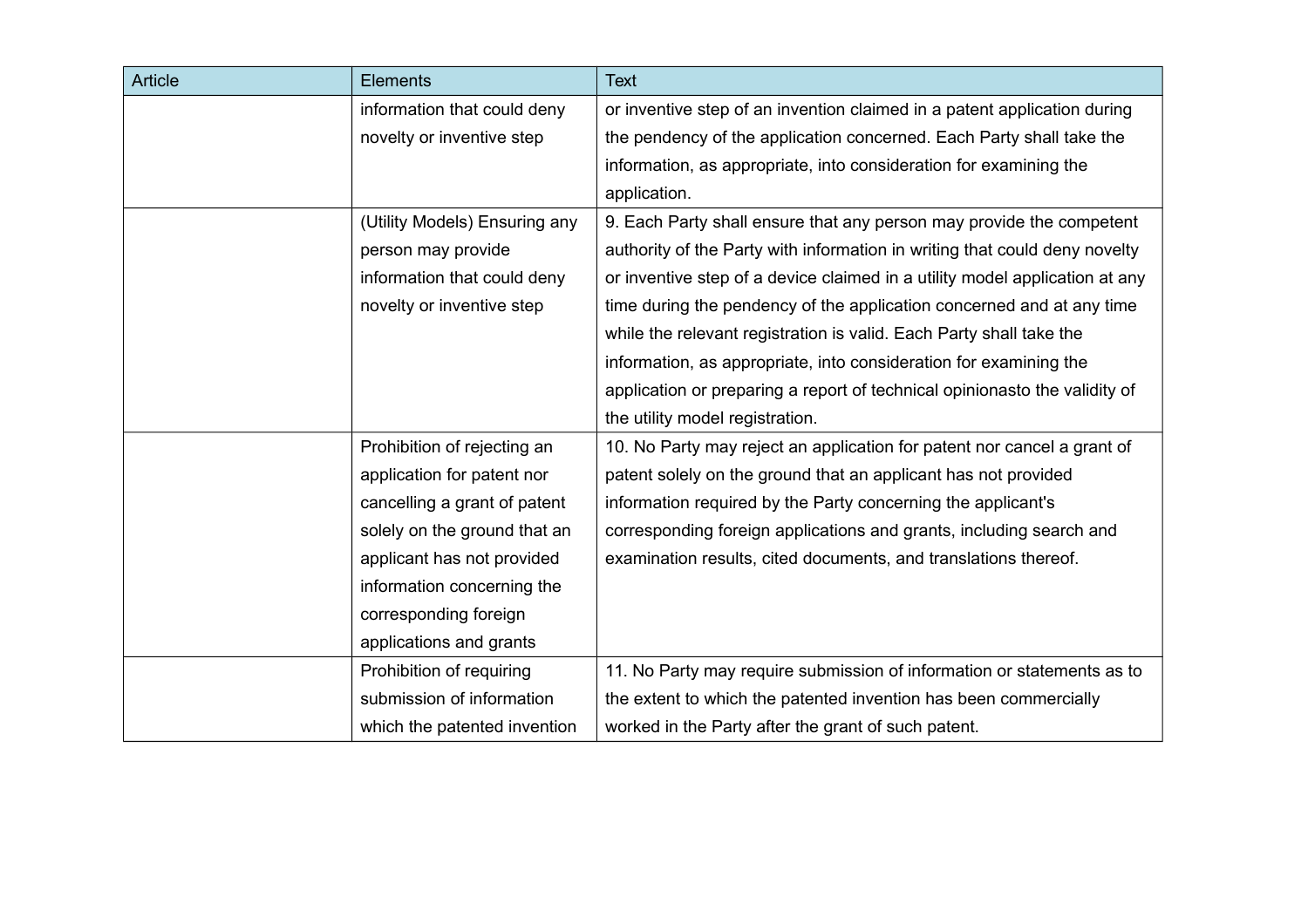| <b>Article</b> | Elements                       | <b>Text</b>                                                                 |
|----------------|--------------------------------|-----------------------------------------------------------------------------|
|                | has been commercially          |                                                                             |
|                | worked                         |                                                                             |
|                | <b>Translation requirement</b> | 12. A Party may require the translation of an earlier application for a     |
|                |                                | patent or for a registration of a utility model whose priority is claimed   |
|                |                                | only where the earlier application is not in a language accepted by the     |
|                |                                | competent authority of the Party and the validity of the priority claim is  |
|                |                                | relevant to the determination of whether the invention or the device        |
|                |                                | concerned is valid.                                                         |
|                | Prohibition of requiring the   | 13. No Party may require the certification of translation of an earlier     |
|                | certification of translation   | application for a patent or for a registration of a utility model whose     |
|                |                                | priority is claimed.                                                        |
|                | Prior user's rights of patents | 14. Each Party shall provide that a person may continue to work an          |
|                | and utility models             | invention identical to an invention claimed in a patent application or a    |
|                |                                | device identical to a device claimed in a utility model application, to the |
|                |                                | extent that the said person has been working or preparing for working       |
|                |                                | the invention or the device;                                                |
|                |                                | (a) where the said person made the invention or the device without          |
|                |                                | knowledge of the content of the invention or the device claimed in the      |
|                |                                | application, and the said person has been working or preparing for          |
|                |                                | working the invention or the device within its territory at the time of     |
|                |                                | filing the application; or                                                  |
|                |                                | (b) where the said person learned the invention or the device from          |
|                |                                | another person who made the invention or the device without                 |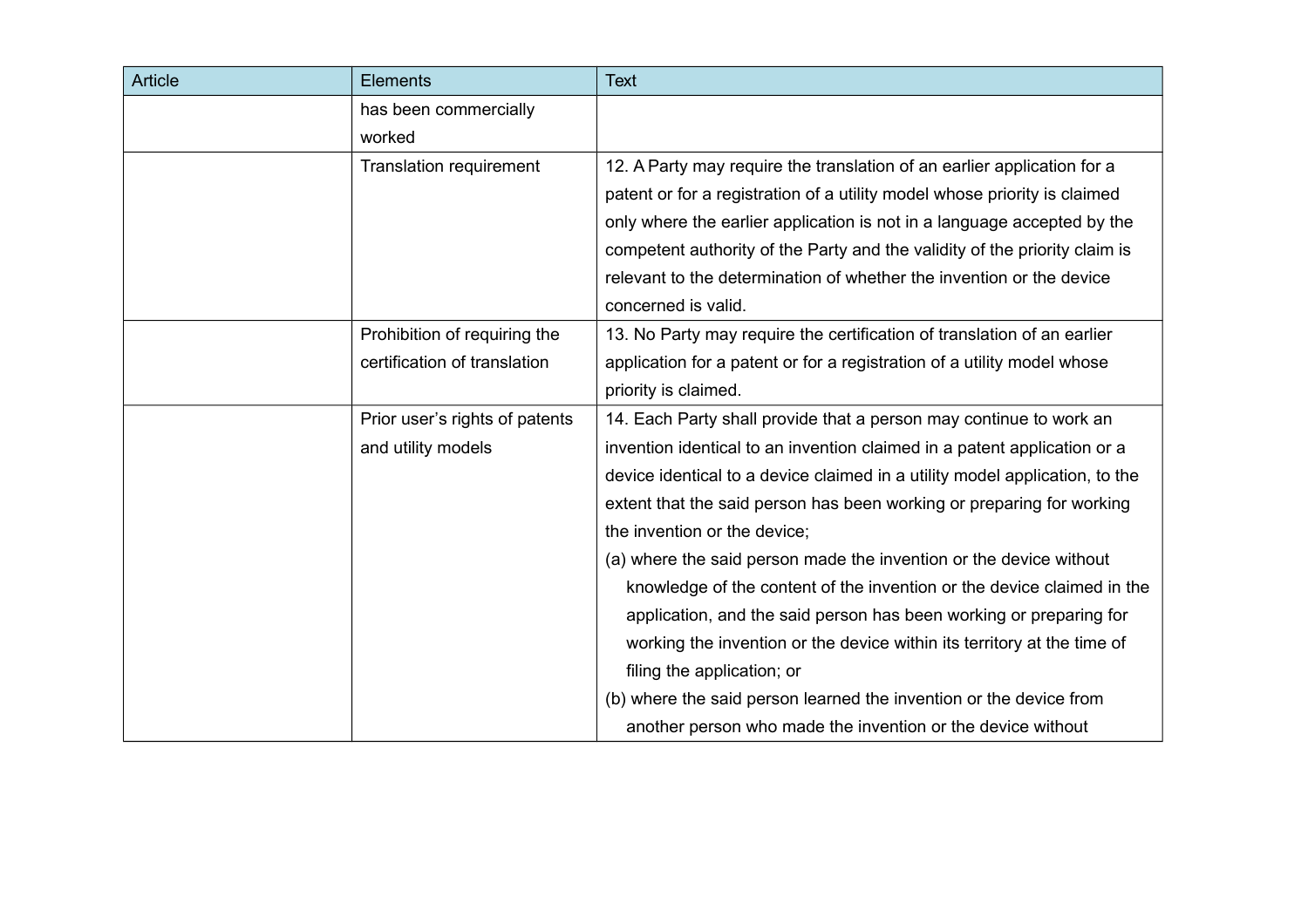| <b>Article</b> | <b>Elements</b>                | <b>Text</b>                                                                  |
|----------------|--------------------------------|------------------------------------------------------------------------------|
|                |                                | knowledge of the content of the invention or the device claimed in the       |
|                |                                | application, and the said person has been working or preparing for           |
|                |                                | working the invention or the device within its territory at the time of      |
|                |                                | filing the application.                                                      |
|                | Definition of "Work" or        | 15. "Work" or "Working" of an invention or a device in this Article means    |
|                | "Working" of paragraph 14      | the following acts:                                                          |
|                |                                | (a) in the case of an invention or a device of a product, producing, using,  |
|                |                                | assigning, leasing, exporting, importing, offering for assignment,           |
|                |                                | offering for lease, displaying for the purpose of assignment or              |
|                |                                | displaying for the purpose of lease thereof;                                 |
|                |                                | (b) in the case of an invention of a process, the use thereof; and           |
|                |                                | (c) in the case of an invention of a process for producing a product, in     |
|                |                                | addition to the action as provided in the preceding item, acts of using,     |
|                |                                | assigning, leasing, exporting, importing, offering for assignment or         |
|                |                                | offering for lease the product produced by the process.                      |
|                | (Utility Models) Ensuring any  | 16. Each Party shall ensure that any person may, at any time after a         |
|                | person may request for a       | utility model application has been filed but before being withdrawn or       |
|                | report of technical opinion of | invalidated, request for a report of technical opinion as to the validity of |
|                | examiner                       | the utility model registration which an examiner shall prepare based on a    |
|                |                                | result of prior art searches, where the Party does not provide a             |
|                |                                | substantive examination before registration.                                 |
|                | (Utility Models) Ensuring a    | 17. Each Party shall ensure that a holder of utility model right or an       |
|                | right holder may not exercise  | exclusive licensee may not exercise his or her utility model right or        |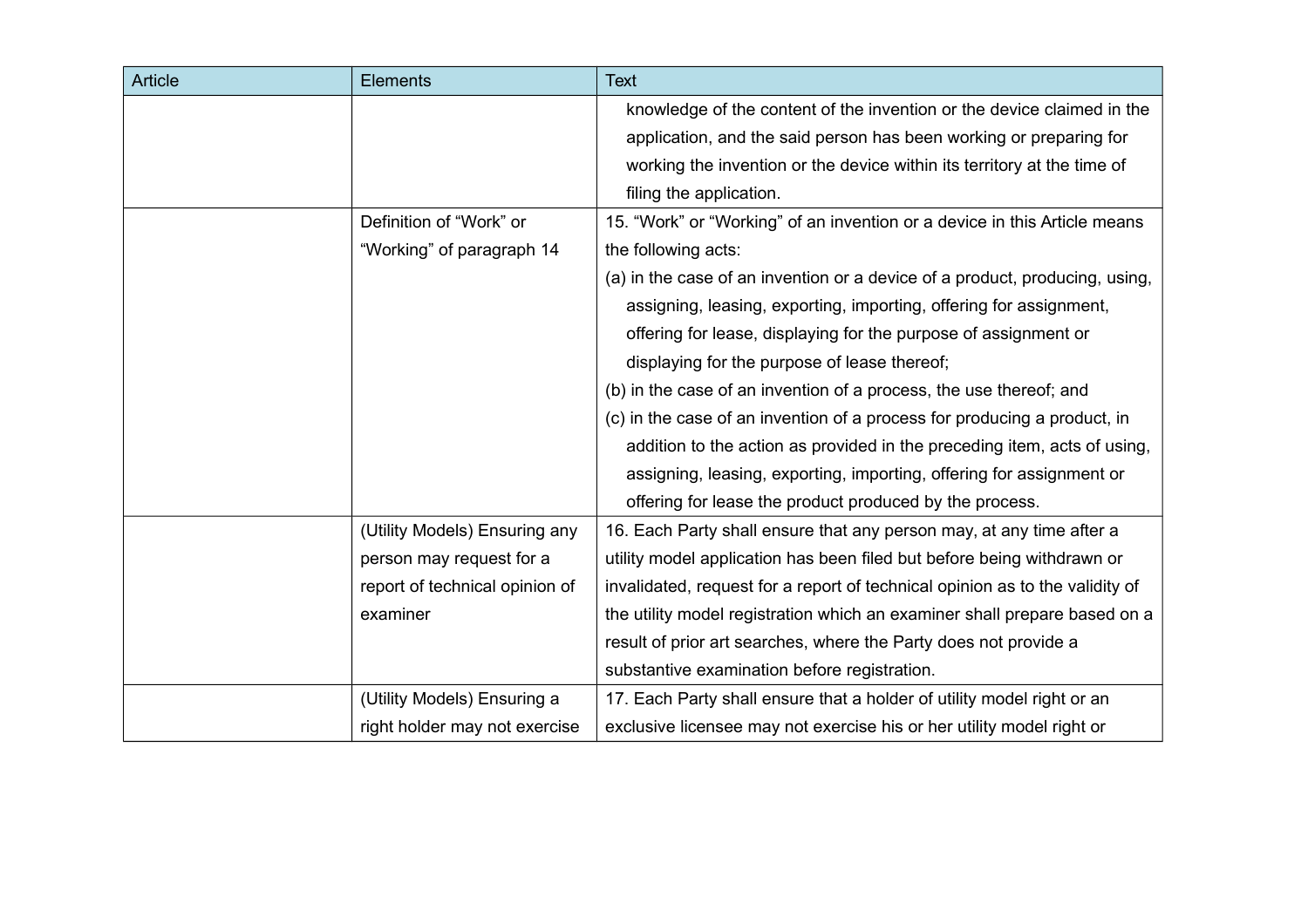| <b>Article</b>                  | <b>Elements</b>                | <b>Text</b>                                                               |
|---------------------------------|--------------------------------|---------------------------------------------------------------------------|
|                                 | utility model right against an | exclusive license against a person who infringes or is likely to infringe |
|                                 | infringer without report of    | said utility model right or exclusive license unless he or she has given  |
|                                 | technical opinion              | warning by showing the report of technical opinion as to the validity of  |
|                                 |                                | the utility model registration, where the Party does not provide a        |
|                                 |                                | substantive examination before registration.                              |
| <b>Article XX.C.2</b>           | Establishing the WG for        | 1. For the purpose of promoting efficient and practical cooperation on    |
| <b>Working Group for Patent</b> | promoting efficient and        | patent examination within the region, the Parties hereby establish a      |
| <b>Examination Cooperation</b>  | practical cooperation on       | Working Group (hereinafter referred to in this Article as "the WG") on    |
|                                 | patent examination             | patent examination.                                                       |
|                                 | Functions of the WG            | 2. The functions of the WG shall include at least:                        |
|                                 |                                | (a) Enhancing mutual utilization of search and examination results, so    |
|                                 |                                | as to allow applicants to obtain the grant of a patent in an efficient    |
|                                 |                                | and expeditious manner;                                                   |
|                                 |                                | (b) Considering establishing a unified and harmonized framework of        |
|                                 |                                | Patent Prosecution Highway;                                               |
|                                 |                                | (c) Cooperation for the developmentofinformation technology               |
|                                 |                                | infrastructure and database of the administrative authorities for         |
|                                 |                                | patents of all the Parties, so as to promote mutual utilization of search |
|                                 |                                | and examination results and provide users such as applicants with an      |
|                                 |                                | improved access to patent information including dossier, patent family    |
|                                 |                                | and legal status information;                                             |
|                                 |                                | (d) Cooperation in conducting training programs for patent examiners so   |
|                                 |                                | as to enhance the quality of patent examination of the Parties;           |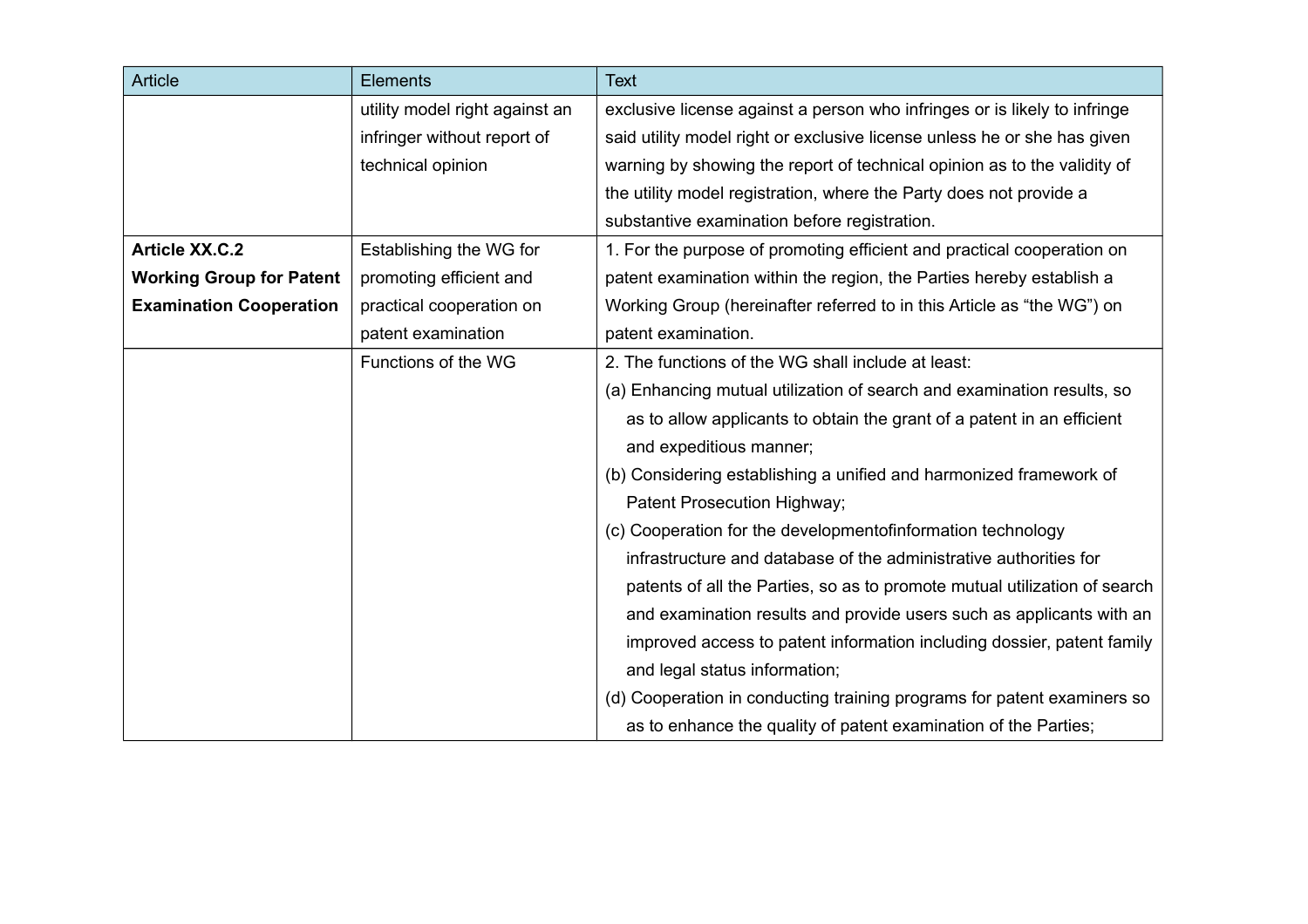| Article                   | <b>Elements</b>                | <b>Text</b>                                                                   |
|---------------------------|--------------------------------|-------------------------------------------------------------------------------|
|                           |                                | (e) Cooperation in conducting training programs for administrative            |
|                           |                                | officials so as to promoteefficient procedures for mutual utilization of      |
|                           |                                | search and examination results;                                               |
|                           |                                | (f) Exchanging views and information on patent examination practice           |
|                           |                                | with each other;                                                              |
|                           |                                | (g) Seeking harmonization of patent examination practices by taking           |
|                           |                                | appropriate measures such as comparative studies; and                         |
|                           |                                | (h) Seeking harmonization of patent application format.                       |
|                           | Members of the WG              | 3. The WG shall be composed of the Parties' administrative authorities        |
|                           |                                | for patents, and may invite representatives of relevant entities other than   |
|                           |                                | the Governments of the Parties, including those from private sectors,         |
|                           |                                | with the necessary expertise relevant to the issues to be discussed.          |
|                           | Times and Venues of the WG     | 4. The WG shall hold meetings at such times and venues as may be              |
|                           |                                | agreed by at least half of the Parties.                                       |
| <b>Article XX.D</b>       | Worldwide novelty for          | 1. Each Party shall ensure that a claimed industrial design shall not be      |
| <b>Industrial Designs</b> | industrial design              | new, if it is publicly known, described in a publication distributed or made  |
|                           |                                | available to the public through telecommunication line in any Party or in     |
|                           |                                | any non-Party before the filing date of the application for a registration of |
|                           |                                | an industrial design or, where priority is claimed, before the priority date  |
|                           |                                | of the application.                                                           |
|                           | Protection of designs for part | 2. Each Party shall ensure that:                                              |
|                           | of an article                  | (a) protection for industrial designs is available for designs embodied in    |
|                           |                                | or applied to a part of an article; and                                       |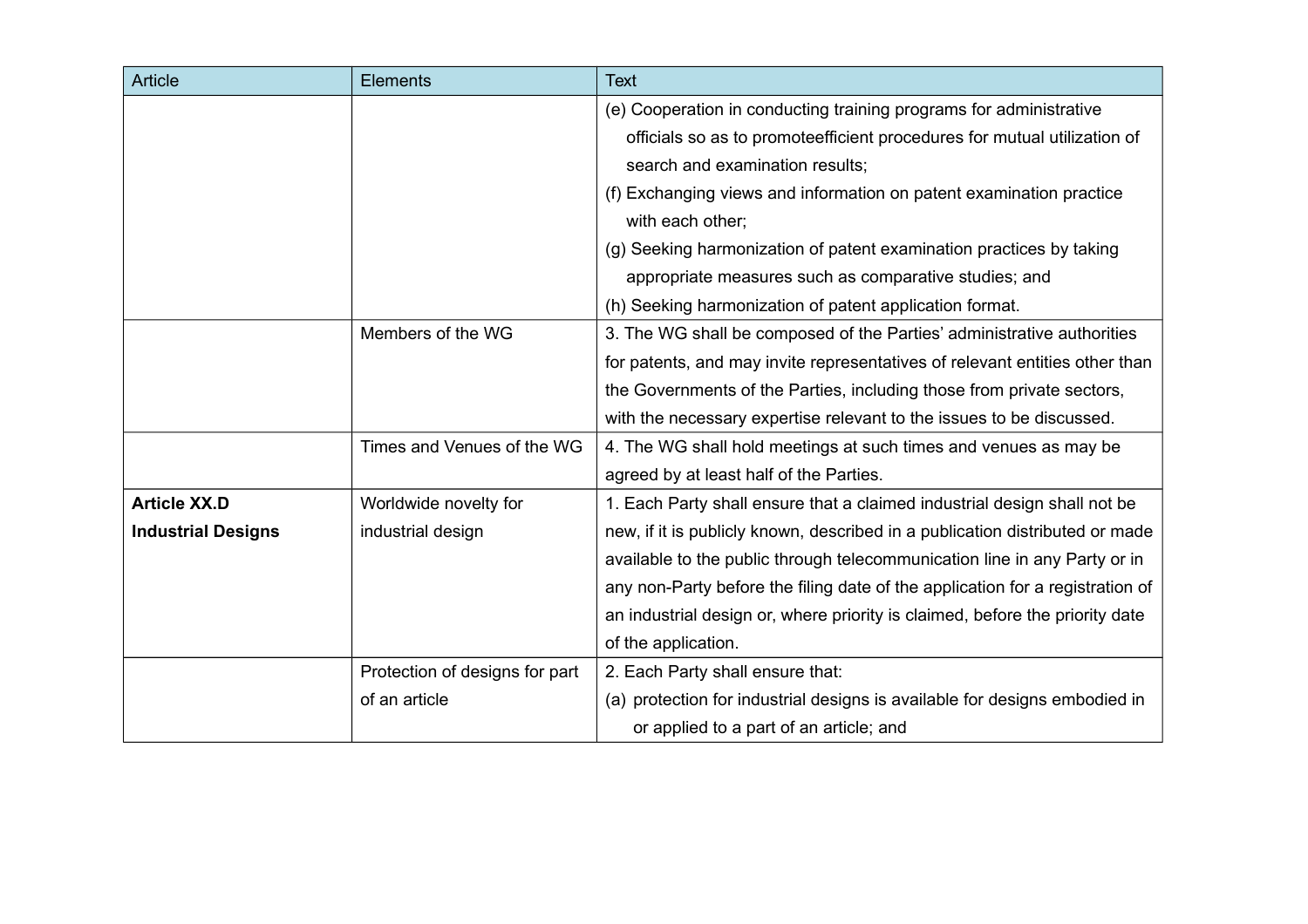| <b>Article</b> | <b>Elements</b>               | <b>Text</b>                                                               |
|----------------|-------------------------------|---------------------------------------------------------------------------|
|                |                               | (b) the representation of the industrial design may include matter that   |
|                |                               | does not form part of the claimed design if it is shown by means of       |
|                |                               | dotted or broken lines.                                                   |
|                | Maintaining the industrial    | 3. Each Party shall provide that an applicant for an industrial design    |
|                | design unpublished for a      | registration may request the competent authority of the Party to maintain |
|                | period                        | the design unpublished for a period designated by the applicant in the    |
|                |                               | request, but not exceeding the period provided for in the laws and        |
|                |                               | regulations of the Party.                                                 |
|                | Ensuring any person may       | 4. Each Party shall ensure that any person may, at any time after a       |
|                | request for an assessment     | design application has been filed but before being withdrawn or           |
|                | report of the validity by     | invalidated, request for a report of assessment of the validity of the    |
|                | examiner                      | design registration which an examiner shall prepare based on a result of  |
|                |                               | prior art searches, where the Party does not provide a substantive        |
|                |                               | examination before registration.                                          |
|                | Ensuring a right holder may   | 5. Each Party shall ensure that a holder of design right or an exclusive  |
|                | not exercise a design right   | licensee may not exercise his or her design right or exclusive license    |
|                | against an infringer without  | against an infringer or alleged infringer unless he or she has given      |
|                | assessment report             | warning by showing the report of assessment, where the Party does not     |
|                |                               | provide a substantive examination before registration.                    |
|                | Exclusive right of industrial | 6. Each Party shall ensure that the owner of a protected industrial       |
|                | design                        | design shall have the right to prevent third parties not having the       |
|                |                               | owner's consent from making, selling, importing or exporting articles     |
|                |                               | bearing or embodying a design which is identical or similar to the        |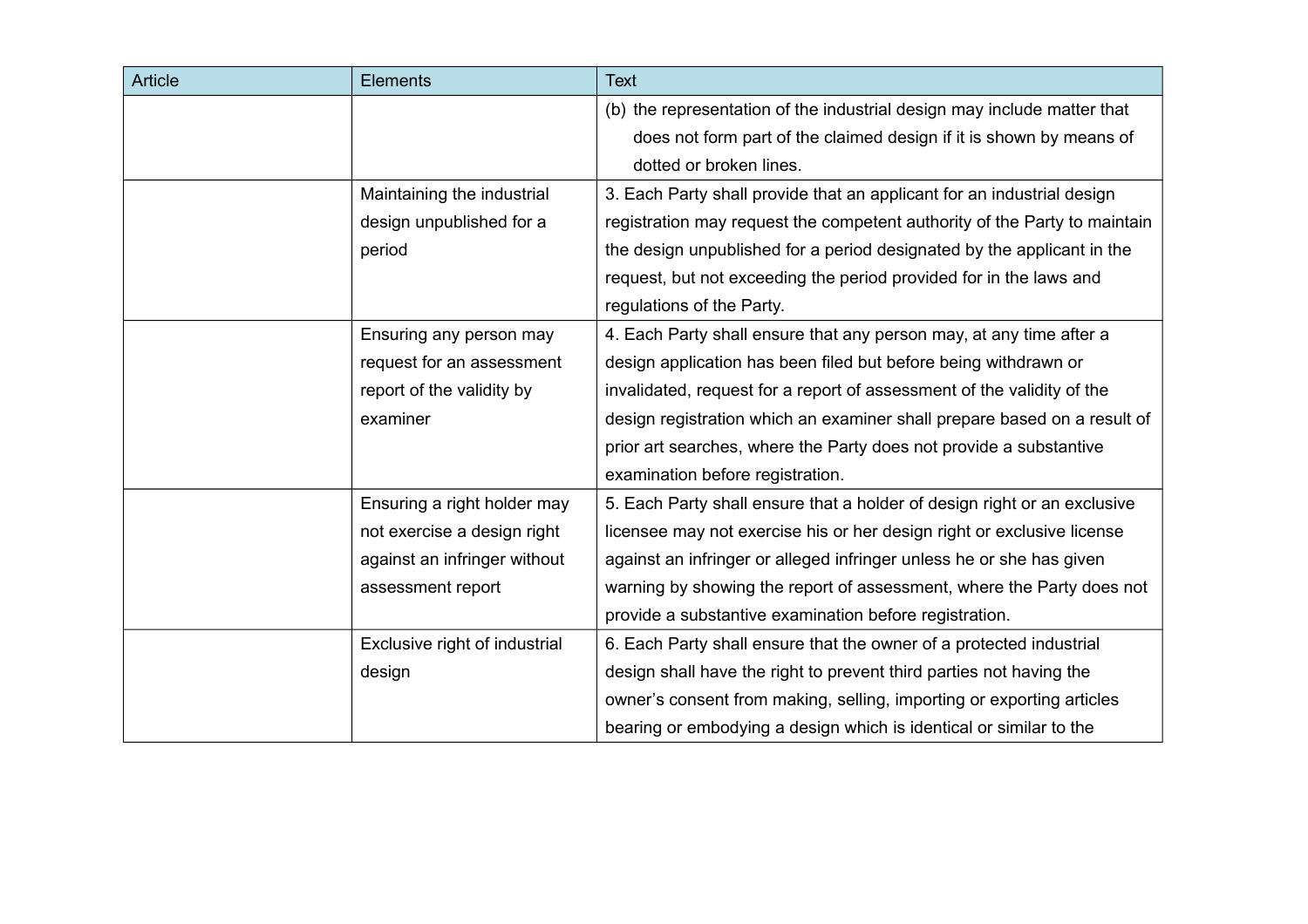| Article | <b>Elements</b> | <b>Text</b>                                                   |
|---------|-----------------|---------------------------------------------------------------|
|         |                 | protected design when such acts are undertaken for commercial |
|         |                 | purposes.                                                     |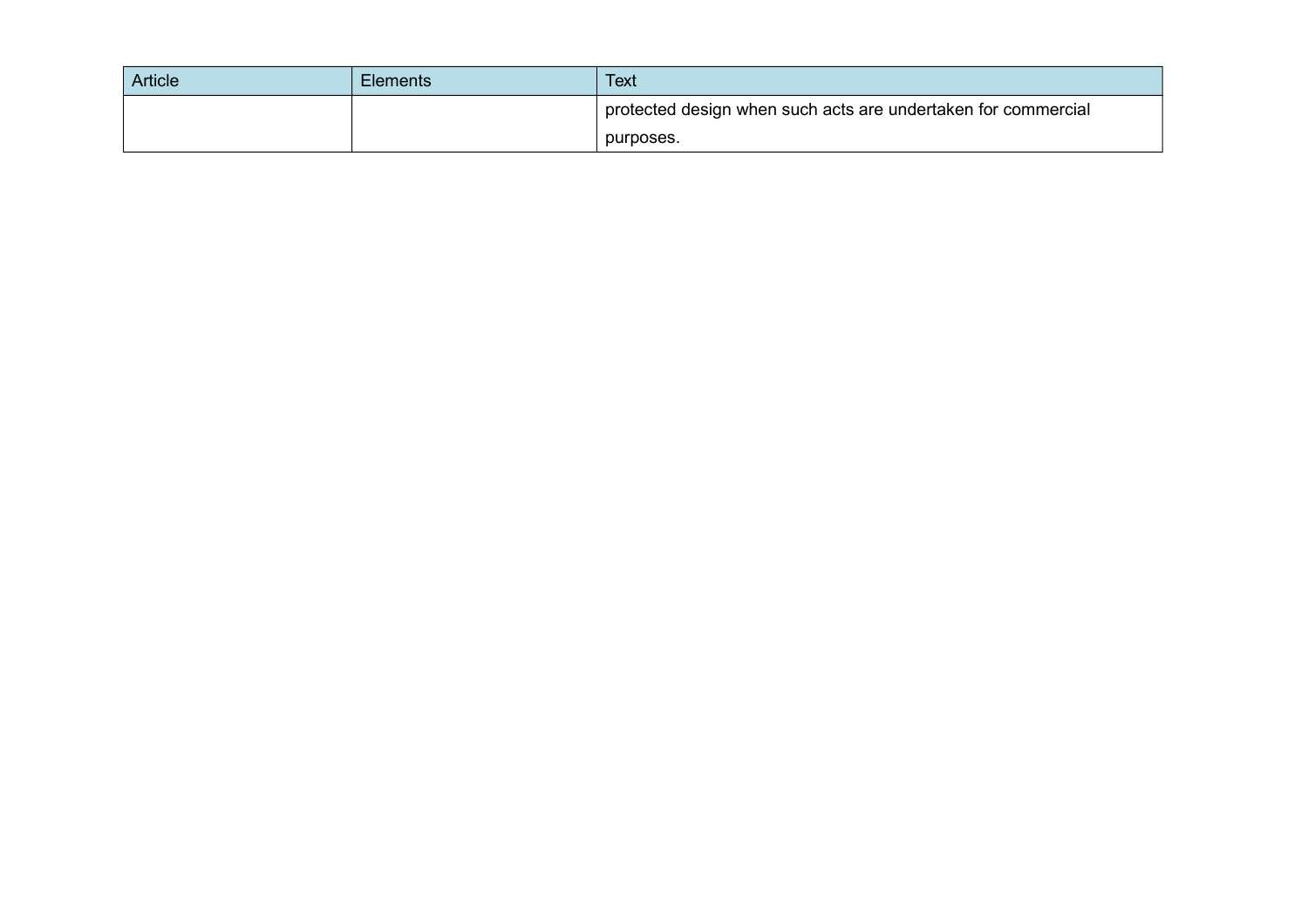| Article             | Elements                      | <b>Text</b>                                                              |
|---------------------|-------------------------------|--------------------------------------------------------------------------|
| <b>Article XX.E</b> | Protectable subject matter of | 1. Each Party shall ensure that any signs, in particular words including |
| <b>Trademarks</b>   | trademark                     | personal names, letters, numerals, figurative elements, three-           |
|                     |                               | dimensional shapes and combinations of colours as well as any            |
|                     |                               | combination of such signs, be eligible for registration as trademarks.   |
|                     |                               |                                                                          |
|                     |                               |                                                                          |
|                     |                               |                                                                          |
|                     |                               |                                                                          |
|                     |                               |                                                                          |
|                     |                               |                                                                          |
|                     |                               |                                                                          |
|                     |                               |                                                                          |
|                     |                               |                                                                          |
|                     |                               |                                                                          |
|                     |                               |                                                                          |
|                     |                               |                                                                          |
|                     |                               |                                                                          |
|                     |                               |                                                                          |
|                     |                               |                                                                          |
|                     |                               |                                                                          |
|                     |                               |                                                                          |
|                     |                               |                                                                          |
|                     |                               |                                                                          |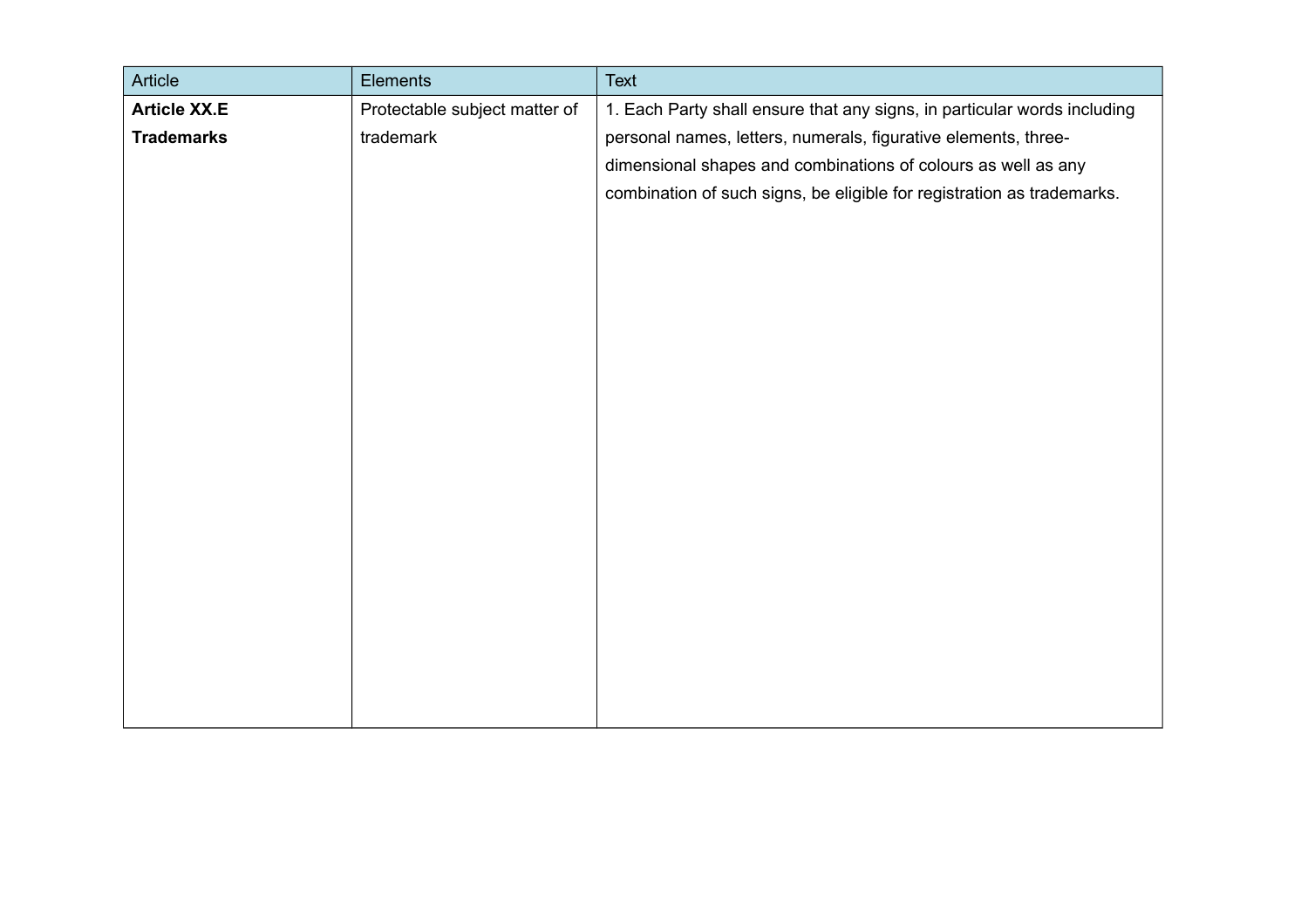| <b>Article</b> | <b>Elements</b>          | <b>Text</b>                                                               |
|----------------|--------------------------|---------------------------------------------------------------------------|
|                | Protection of Well-known | 2.                                                                        |
|                | trademark 1              | (Option A) Each Party shall refuse or cancel the registration of a        |
|                |                          | trademark, which is identical or similar to a trademark well-known in at  |
|                |                          | least one of the Parties or non-Parties as indicating the goods or        |
|                |                          | services of the owner of the well-known trademark, if use of the          |
|                |                          | trademark in question is for unfair intentions whether or not such use    |
|                |                          | would result in a likelihood of confusion.                                |
|                |                          | (Option B) Each Party shall refuse or cancel the registration of a        |
|                |                          | trademark, which is identical or similar to the trademark of another      |
|                |                          | person, if use of the trademark in question is for unfair intentions,     |
|                |                          | whether or not such use would result in a likelihood of confusion, taking |
|                |                          | into account, where appropriate, whether one of the following conditions  |
|                |                          | is met in accordance with its laws and regulations;                       |
|                |                          | (a) the trademark is well-known in any Party or in any non-Party;         |
|                |                          | (b) the trademark has been used in any Party or in any non-Party; or      |
|                |                          | (c) the applicant applies for a trademark registration after knowing the  |
|                |                          | trademark through any business relationship with the owner thereof.       |
|                |                          | Note: "Unfair intentions" shall include, inter alia, intention to gain an |
|                |                          | unfair profit, intention to cause damage to the owner of the well-known   |
|                |                          | trademark, intention to dilute the distinctiveness of the well-known      |
|                |                          | trademark or intention to impair the reputation.                          |
|                |                          |                                                                           |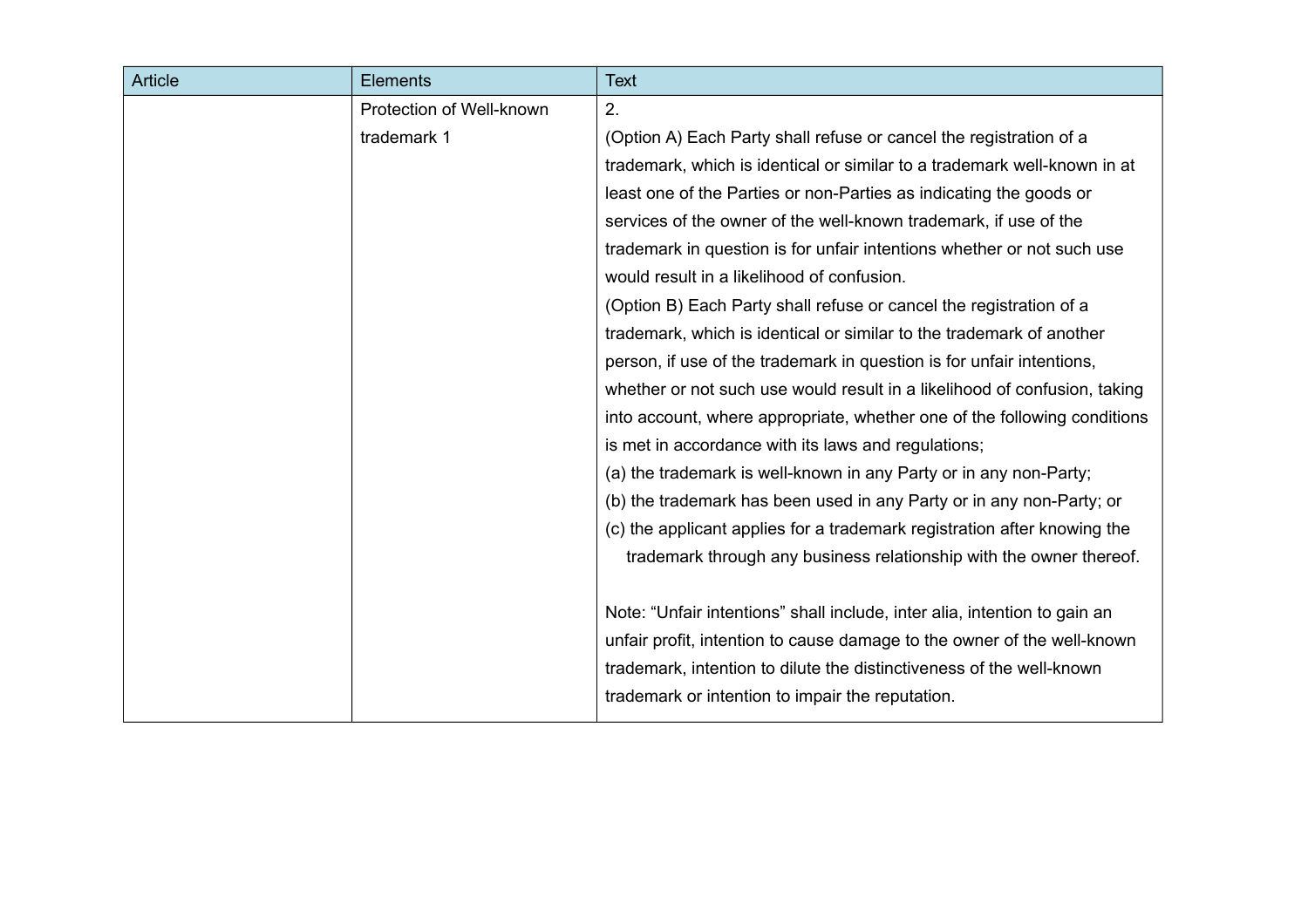| <b>Article</b> | <b>Elements</b>                | <b>Text</b>                                                                |
|----------------|--------------------------------|----------------------------------------------------------------------------|
|                | Protection of well-known mark  | 3. Each Party reaffirms the importance of the Joint Recommendation         |
|                | $\overline{2}$                 | Concerning Provisions on the Protection of Well-Known Marks as             |
|                |                                | adopted by the Assembly of the Paris Union for the Protection of           |
|                |                                | Industrial Property and the General Assembly of the WIPO in 1999.          |
|                | Accelerated examination        | 4. Each Party shall ensure that an applicant may file a request to the     |
|                |                                | competent authority of the Party that examination of its application for   |
|                |                                | registration of a trademark be accelerated, subject to reasonable          |
|                |                                | grounds and procedural requirements. Where such a request has been         |
|                |                                | filed, the competent authority shall accelerate the examination of the     |
|                |                                | application, where appropriate.                                            |
|                | Ensuring any personmay         | 5. Each Party shall ensure that any person may provide the competent       |
|                | provide information that a     | authority of the Party with information in writing that a trademark should |
|                | trademark should not be        | not be registered on the ground that such a trademark does not satisfy     |
|                | registered                     | the requirements of registration under its laws and regulations at any     |
|                |                                | time during the pendency of the application. Each Party shall take the     |
|                |                                | information, as appropriate, into consideration for examining the          |
|                |                                | application.                                                               |
|                | Cancellation of the registered | 6. Each Party shall ensure that a holder of trademark right may not        |
|                | trademark not in use           | prevent the cancellation of his or her registered trademark in connection  |
|                |                                | with the relevant designated goods or designated services through a        |
|                |                                | procedure of reconsideration, trial, or appeal for cancellation of a       |
|                |                                | registered trademark not in use where the defendant of the procedure       |
|                |                                | does not prove that the registered trademark has been used by the          |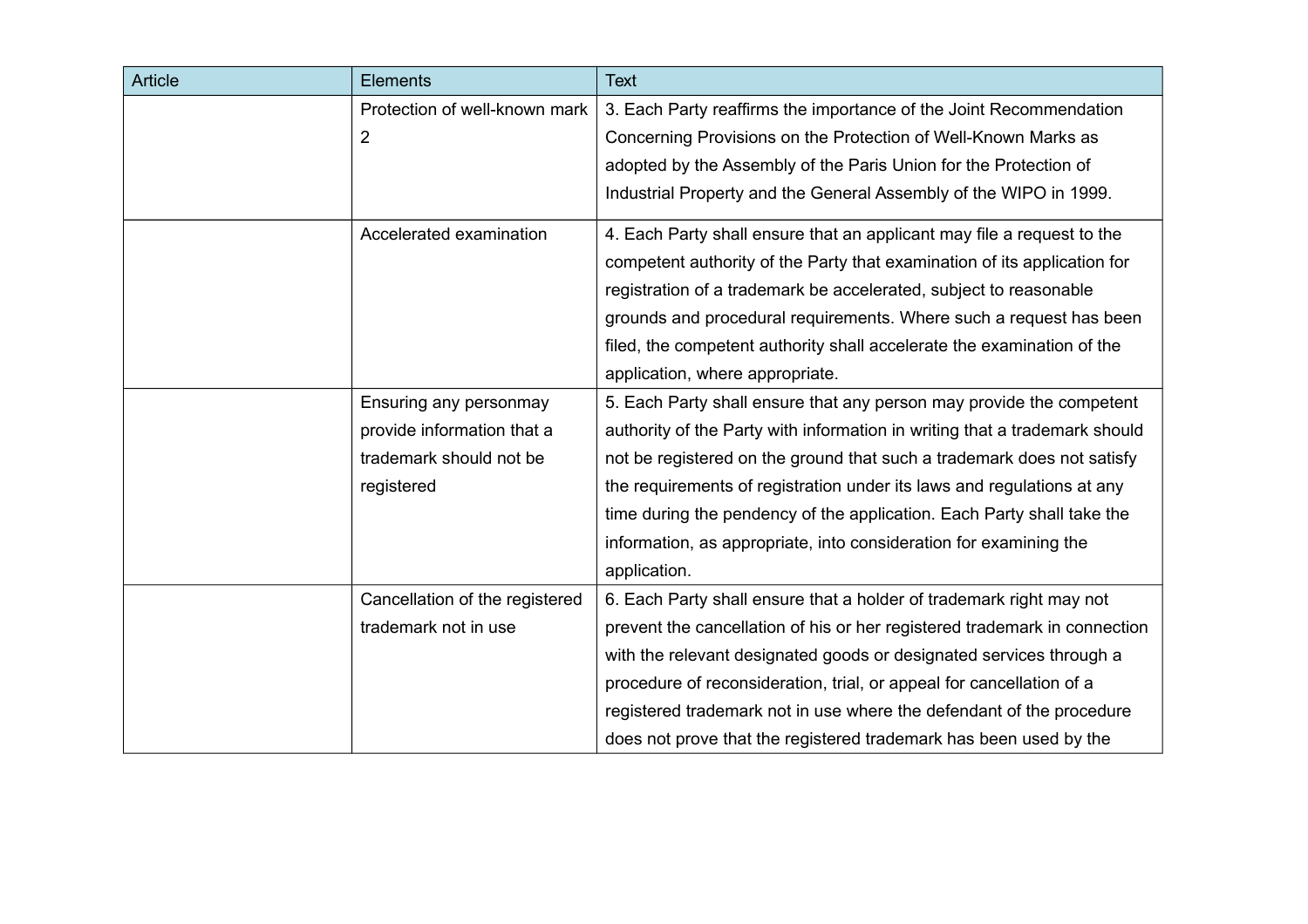| <b>Article</b> | <b>Elements</b>              | <b>Text</b>                                                               |
|----------------|------------------------------|---------------------------------------------------------------------------|
|                |                              | holder of the trademark right, exclusive right to use, or non-exclusive   |
|                |                              | right to use in connection with the relevant designated goods or          |
|                |                              | designated services in the Party for a certain period as provided for in  |
|                |                              | the relevant laws and regulations of each Party. The cancellation shall   |
|                |                              | not be applied provided that the defendant provides a legitimate reason   |
|                |                              | for the non-use of the registered trademark.                              |
|                | One and the same application | 7. Each Party shall ensure that one and the same application for          |
|                | relating to several goods    | registration of trademark may relate to several goods and/or services,    |
|                | and/or services              | irrespective of whether they belong to one class or to several classes of |
|                |                              | the Nice Classification.                                                  |
|                | Exclusive right of trademark | 8. Each Party shall ensure that the owner of a registered trademark has   |
|                |                              | the exclusive right to prevent all third parties not having the owner's   |
|                |                              | consent from using in the course of trade identical or similar signs for  |
|                |                              | goods or services which are identical or similar to those in respect of   |
|                |                              | which the trademark is registered, where such use would result in a       |
|                |                              | likelihood of confusion.                                                  |
|                | Indirect infringement of     | 9. Each Party shall provide that at least the following acts shall be     |
|                | trademarks                   | deemed as an infringement of a trademark if performed without the         |
|                |                              | consent of the owner of a registered trademark:                           |
|                |                              | (a) the possession of labels or packaging indicating a sign which is      |
|                |                              | identical or similar to the registered trademark, for the purpose of      |
|                |                              | using the sign in the course of trade for goods or services which are     |
|                |                              | identical or similar to those in respect of which the trademark is        |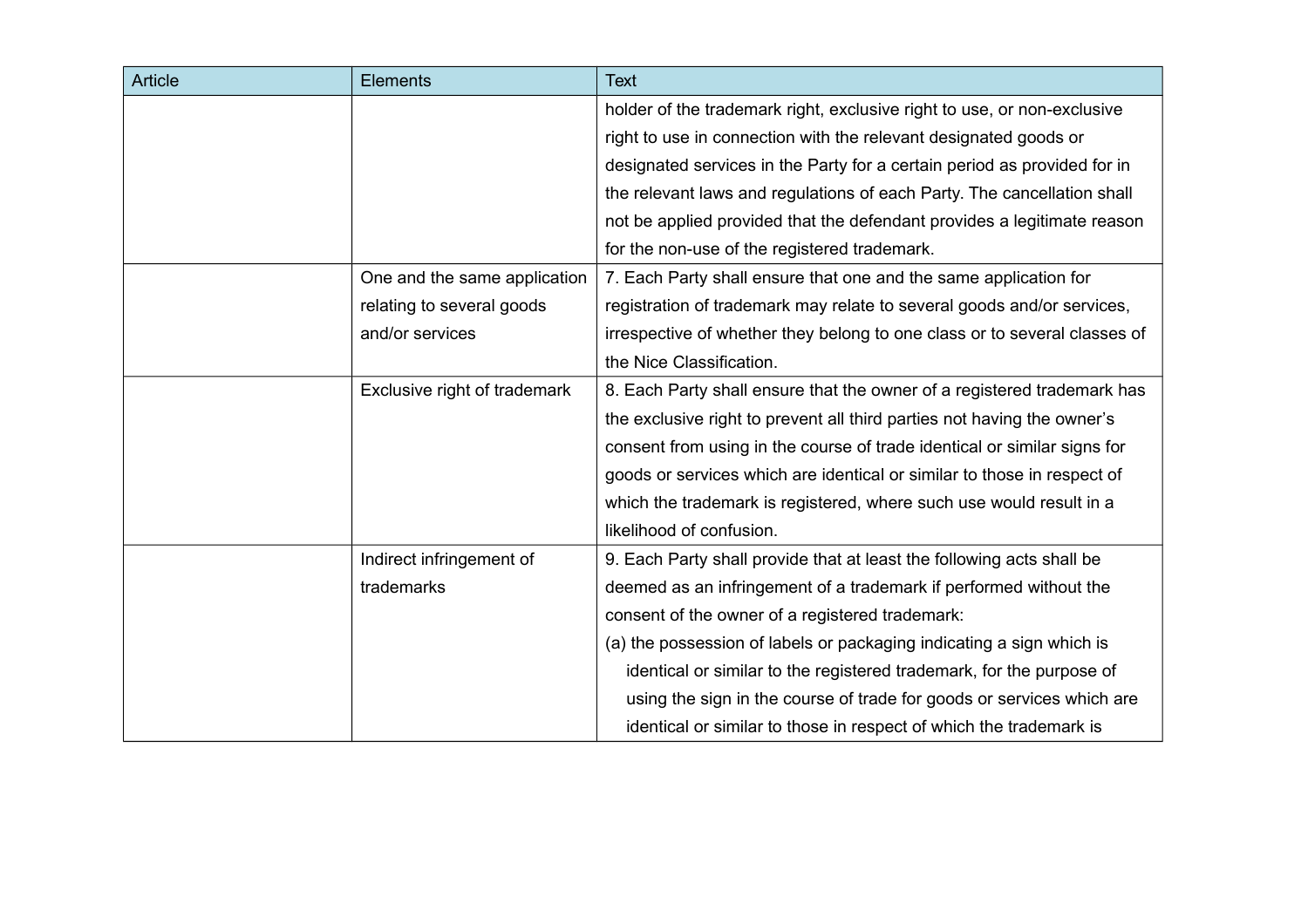| <b>Article</b>               | <b>Elements</b>               | <b>Text</b>                                                                 |
|------------------------------|-------------------------------|-----------------------------------------------------------------------------|
|                              |                               | registered;                                                                 |
|                              |                               | (b) the assignment, delivery, or possession for the purpose of              |
|                              |                               | assignment or delivery, of labels or packaging indicating a sign which      |
|                              |                               | is identical or similar to the registered trademark, for the purpose of     |
|                              |                               | causing the sign to be used in the course of trade for goods or             |
|                              |                               | services which are identical or similar to those in respect of which the    |
|                              |                               | trademark is registered; or                                                 |
|                              |                               | (c) the manufacture or importation of labels or packaging indicating a      |
|                              |                               | sign which is identical or similar to the registered trademark, for the     |
|                              |                               | purpose of using the sign or causing the sign to be used in the course      |
|                              |                               | of trade for goods or services which are identical or similar to those in   |
|                              |                               | respect of which the trademark is registered.                               |
| <b>Article XX.F</b>          | Reaffirmation of the existing | The Parties reaffirm their existing rights and obligations under the Berne  |
| <b>Copyright and Related</b> | rights and obligations under  | Convention; the Rome Convention; the WCT; and the WPPT to which             |
| <b>Rights</b>                | the Berne Convention, the     | Parties are parties.                                                        |
|                              | Rome Convention, the WCT      |                                                                             |
|                              | and the WPPT                  |                                                                             |
| <b>Article XX.G.1</b>        | Effective protection against  | 1. Each Party shall provide for effective protection against acts of unfair |
| <b>Unfair Competition</b>    | unfair competition            | competition.                                                                |
|                              | Categories of Unfair          | 2. Any act of competition contrary to honest practices in industrial or     |
|                              | Competition:                  | commercial matters constitutes an act of unfair competition. The            |
|                              |                               | following acts of unfair competition, in particular, shall be prohibited:   |
|                              | (a) Corresponding to Article  | (a) all acts of such a nature as to create confusion by any means           |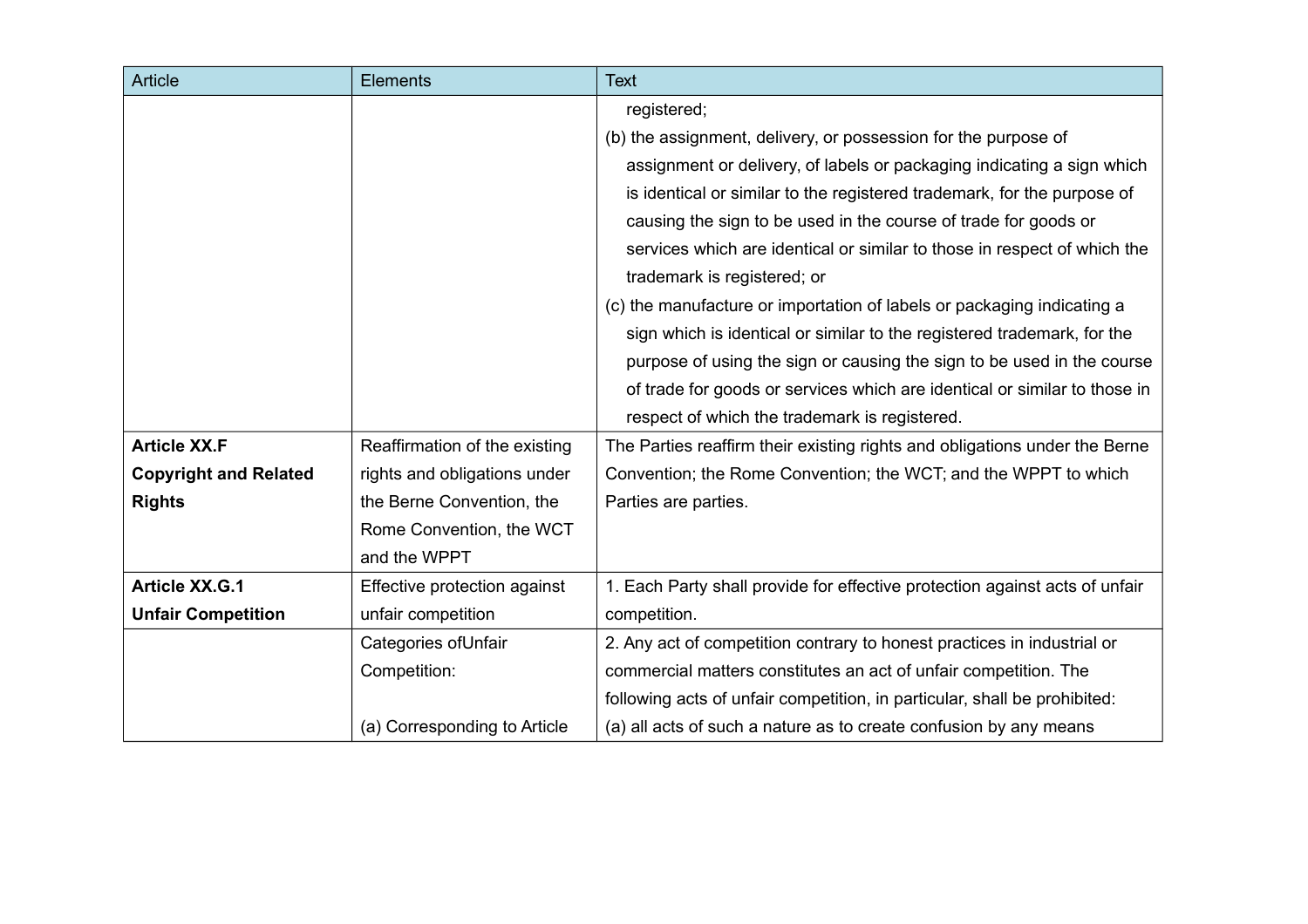| <b>Article</b> | <b>Elements</b>               | <b>Text</b>                                                                 |
|----------------|-------------------------------|-----------------------------------------------------------------------------|
|                | 10 <i>bis</i> (3)(i) of Paris | whatever with the establishment, the products, the services, or the         |
|                | Convention ("services" is     | industrial or commercial activities, of a competitor;                       |
|                | added.)                       | (b) false allegations in the course of trade of such a nature as to         |
|                | (b) Corresponding to Article  | discredit the establishment, the products, the services, or the             |
|                | 10 bis (3)(ii) of Paris       | industrial or commercial activities, of a competitor;                       |
|                | Convention ("services" is     | (c) indications or allegations, the use of which in the course of trade is  |
|                | added.)                       | liable to mislead the public as to the nature, the characteristics, the     |
|                | (c) Corresponding to Article  | suitability for their purpose, or the quantity, of the products or the      |
|                | 10 bis (3)(iii) of Paris      | services, or the manufacturing process of the products;                     |
|                | Convention ("services" is     | (d) acts of assigning, leasing, displaying for the purpose of assignment    |
|                | added.)                       | or lease, exporting or importing products which imitate the                 |
|                |                               | configuration, excluding configuration which is indispensable for           |
|                | (d) Imitation of the          | ensuring the function of the products, of another person's products;        |
|                | configuration of another      | (e) acts of acquiring or holding a right to use domain names identical or   |
|                | person's product              | similar to a specific indication of products or services of another         |
|                |                               | person, or acts of using the domain name, with intention to gain unfair     |
|                | (e) Wrongful acquisition,     | profit or intention of causing damage to another person; and                |
|                | possession, and use of a      | (f) acts by an agent or representative of an owner of a right relating to a |
|                | domain name identical or      | trademark, without a legitimate reason and the consent of the right-        |
|                | similar to another person's   | owner, of using a trademark identical or similar to the trademark for       |
|                | indication                    | products or services identical or similar to those relating to such right;  |
|                | (f) Unauthorized use of a     | of using such trademark in assigning, delivering, displaying for the        |
|                | trademark by an agent         | purpose of assignment or delivery, exporting, importing, or providing       |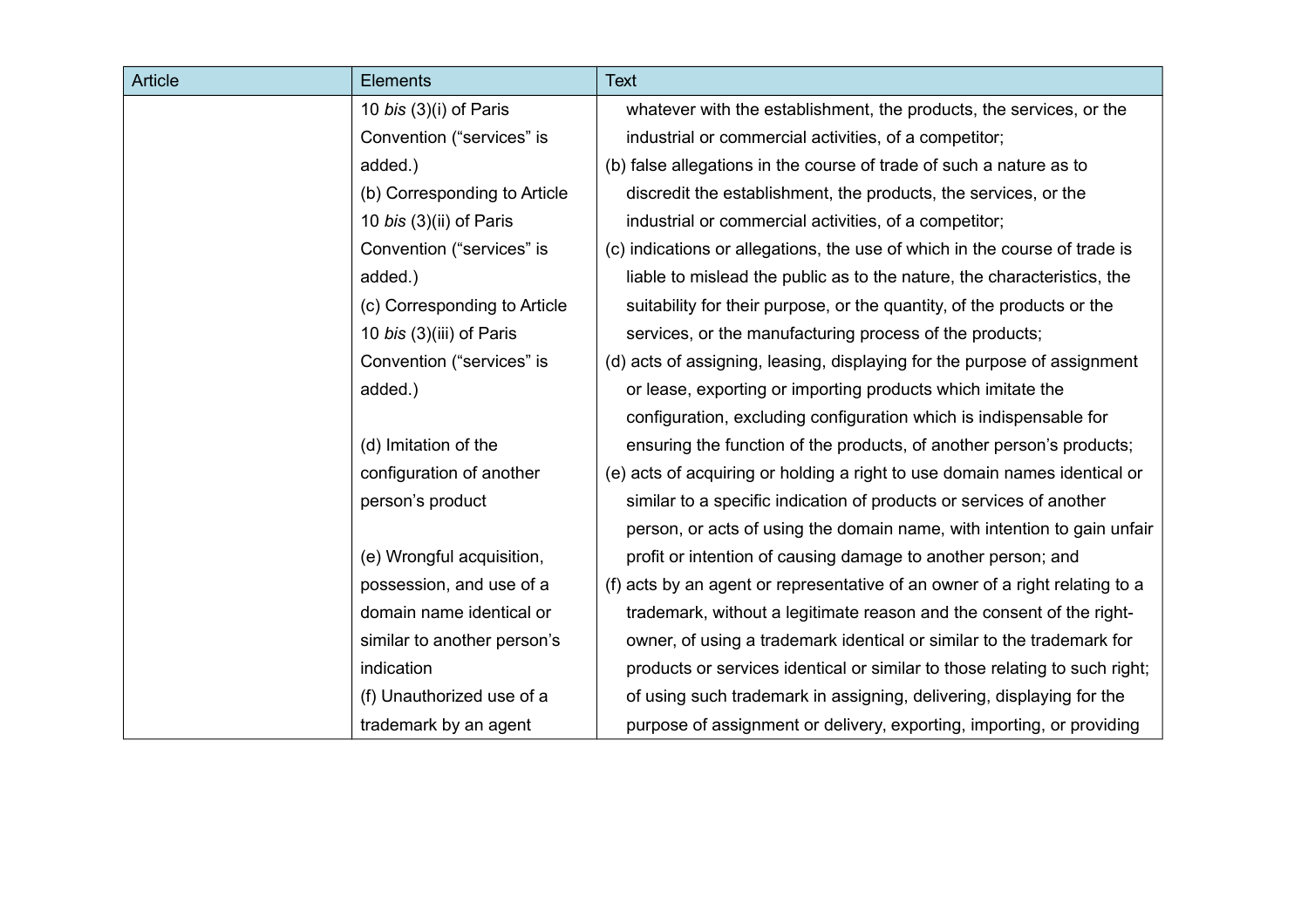| <b>Article</b>           | <b>Elements</b>                | <b>Text</b>                                                               |
|--------------------------|--------------------------------|---------------------------------------------------------------------------|
|                          | (partially corresponding to    | through an electric telecommunication line products which are             |
|                          | Article 6septies of the Paris  | identical or similar to the products relating to such right; or of using  |
|                          | Convention)                    | such trademark in providing services which are identical or similar to    |
|                          |                                | the services relating to such right.                                      |
| <b>Article XX.G.2</b>    | Adequate and effective         | 1. Each Party shall ensure in its laws and regulations adequate and       |
| <b>Protection</b>        | protection of undisclosed      | effective protection of undisclosed information in accordance with        |
| ofUndisclosedInformation | information in accordance      | paragraph 2 of Article 39 of the TRIPS Agreement.                         |
|                          | with paragraph 2 of Article 39 |                                                                           |
|                          | of the TRIPS Agreement         |                                                                           |
|                          | Prohibition of acquiring trade | 2. Each Party shall provide in its law and regulations that the following |
|                          | secrets by theft or other      | acts are prohibited:                                                      |
|                          | wrongful means                 | (a) acquiring undisclosed information by theft, fraud, duress or other    |
|                          |                                | wrongful means, or using or disclosing the undisclosed information so     |
|                          |                                | acquired;                                                                 |
|                          |                                | (b) using or disclosing undisclosed information, knowing that the         |
|                          |                                | undisclosed information has been acquired through the acts of             |
|                          |                                | acquisition as provided for in subparagraph (a);                          |
|                          |                                | (c) using or disclosing undisclosed information, which has been provided  |
|                          |                                | by the business operator holding that undisclosed information, with       |
|                          |                                | intention to gain unfair profit or to cause damage to the operator; and   |
|                          |                                | (d) using or disclosing undisclosed information, knowing that the         |
|                          |                                | undisclosed information has been acquired through the acts of             |
|                          |                                | disclosure provided for in subparagraph (c).                              |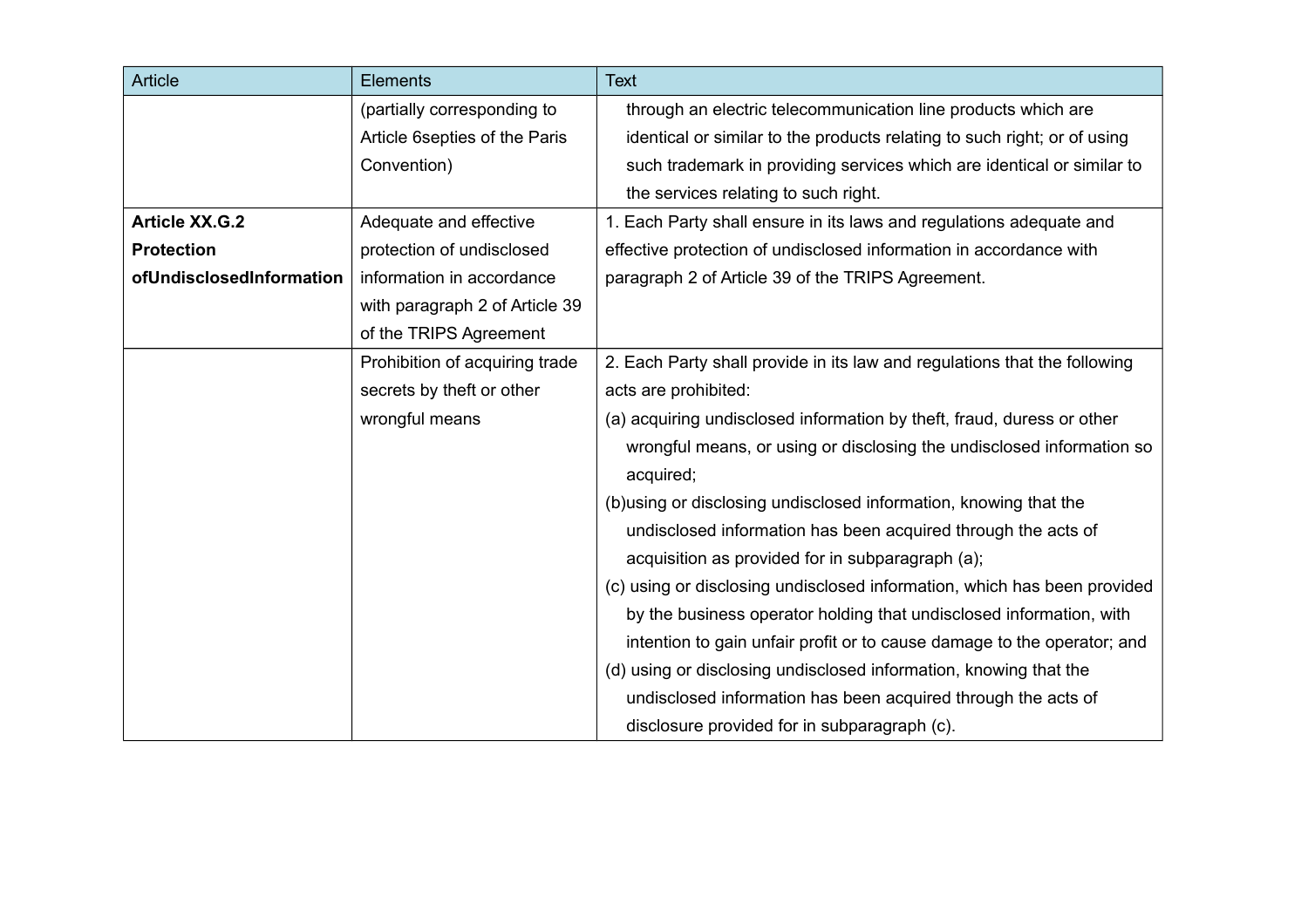| <b>Article</b>                   | <b>Elements</b>                | <b>Text</b>                                                                   |
|----------------------------------|--------------------------------|-------------------------------------------------------------------------------|
|                                  | Prohibition of taking          | 3. In addition, no Party shall take any measure which nullifies or impairs    |
|                                  | compulsory measures with       | the protection of undisclosed information. Such measure includes, inter       |
|                                  | respect to undisclosed         | alia, measures forcing disclosure of the undisclosed information without      |
|                                  | information                    | legitimate reasons, and measures limiting the duration of protection of       |
|                                  |                                | the undisclosed information stipulated in private contracts.                  |
| <b>Article XX.G.3</b>            | Data protection for marketing  | 1. Each Party shall prevent applicants for marketing approval for             |
| <b>Treatment of Test Data in</b> | approval of new                | pharmaceutical products which utilize new chemical entities from relying      |
| <b>Marketing Approval</b>        | pharmaceutical products        | on or from referring to test or other data submitted to its competent         |
| <b>Procedure</b>                 |                                | authority by the first applicant for a certain period of time counted from    |
|                                  |                                | the date of approval of that application. As of the date of entry into force  |
|                                  |                                | of this Agreement, such period of time is stipulated as being no less than    |
|                                  |                                | six years by the relevant laws of each Party.                                 |
|                                  |                                |                                                                               |
|                                  |                                | Note: "pharmaceutical products" shall include import products.                |
|                                  | Prevention of marketing        | 2. [Placeholder for provisions concerning Marketing Approval Procedure        |
|                                  | pharmaceutical products        | of pharmaceutical products infringing patent]                                 |
|                                  | infringing effective patent    |                                                                               |
| <b>Article XX.H.1</b>            | Suspension of IPR infringing   | 1. Each Party shall adopt or maintain procedures with respect to import       |
| <b>Enforcement - Border</b>      | goods by ex-officio action and | and export shipments under which: its customs authorities may act upon        |
| <b>Measures</b>                  | right holder's request         | their own initiative to suspend the release of goods suspected of             |
|                                  |                                | infringing rights to patents, utility models, industrial designs, trademarks, |
|                                  |                                | copyrights and related rights, and/or plant breeder's rights for new          |
|                                  |                                | varieties of plants (hereinafter referred to in this Article as "suspect"     |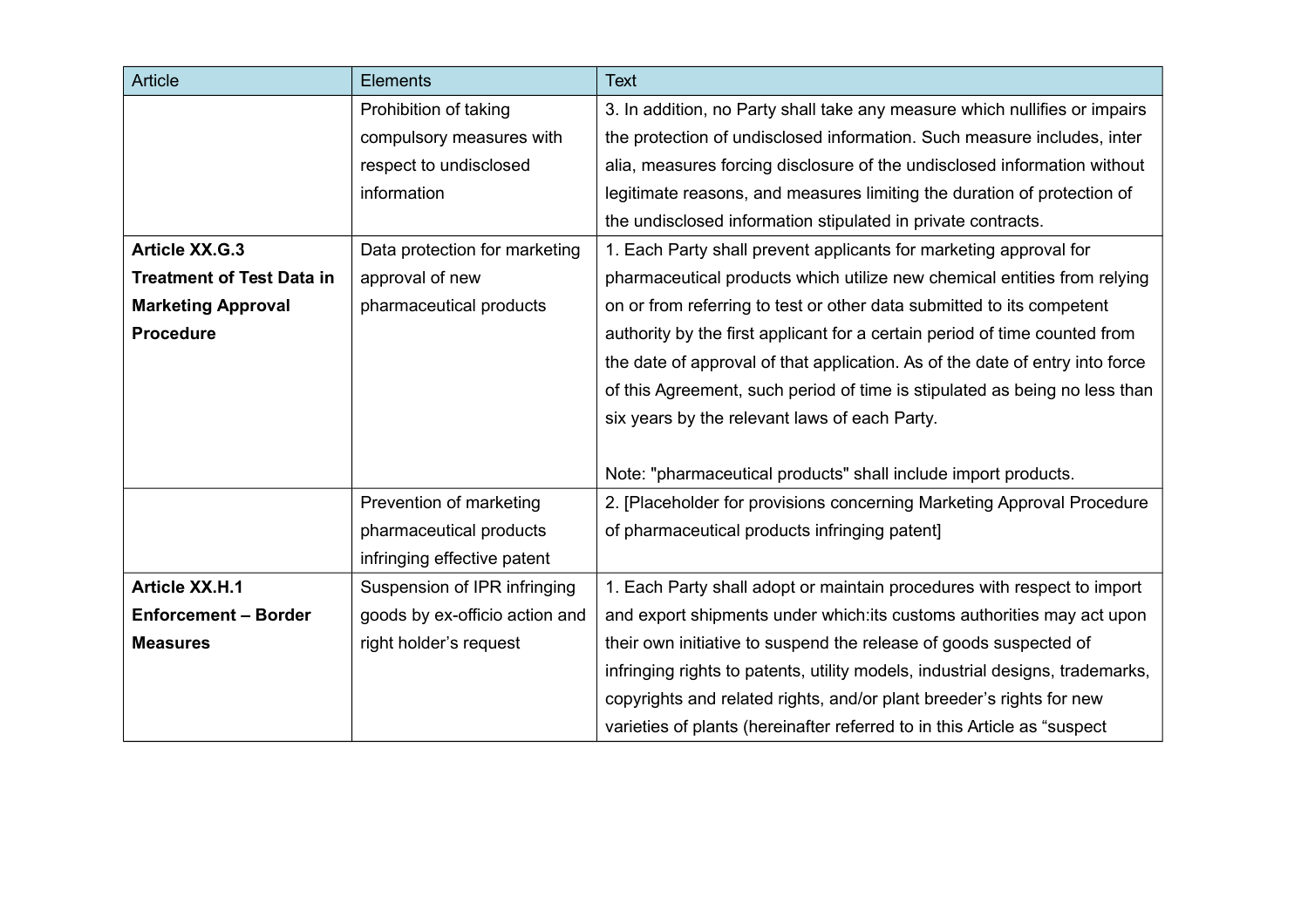| Article | Elements                     | <b>Text</b>                                                               |
|---------|------------------------------|---------------------------------------------------------------------------|
|         |                              | goods"); anda right holder may request its competent authorities to       |
|         |                              | suspend the release of suspect goods.                                     |
|         | Ex-officio Suspension of IPR | 2. Each Party shall adopt or maintain procedures with respect to suspect  |
|         | infringing goods in transit  | goods in transit or in other situations where the suspect goods are under |
|         |                              | customs control under whichits customs authorities may act upon their     |
|         |                              | own initiative to suspend the release of, or to detain, suspect goods.    |
|         |                              | Note: For the purposes of this Article:                                   |
|         |                              | (a) the term "in transit" means under customs transit or transshipment;   |
|         |                              | (b) the term "customs transit" means the customs procedure under          |
|         |                              | which goods are transported under customs control from one                |
|         |                              | customs office to another; and                                            |
|         |                              | (c) the term "transshipment" means the customs procedure under which      |
|         |                              | goods are transferred under customs control from the importing            |
|         |                              | means of transport to the exporting means of transport within the         |
|         |                              | area of one customs office which is the office of both importation and    |
|         |                              | exportation.                                                              |
|         | Infringement determination   | 3.                                                                        |
|         | within reasonable period and | (a) Each Party shall adopt or maintain procedures by which its            |
|         | destruction order by         | competent authorities may determine, within a reasonable period           |
|         | competent authorities        | after the initiation of the procedures described in paragraphs 1 and 2,   |
|         |                              | whether the suspect goods infringe rights to patents, utility models,     |
|         |                              | industrial designs, trademarks, copyrights and related rights, and/or     |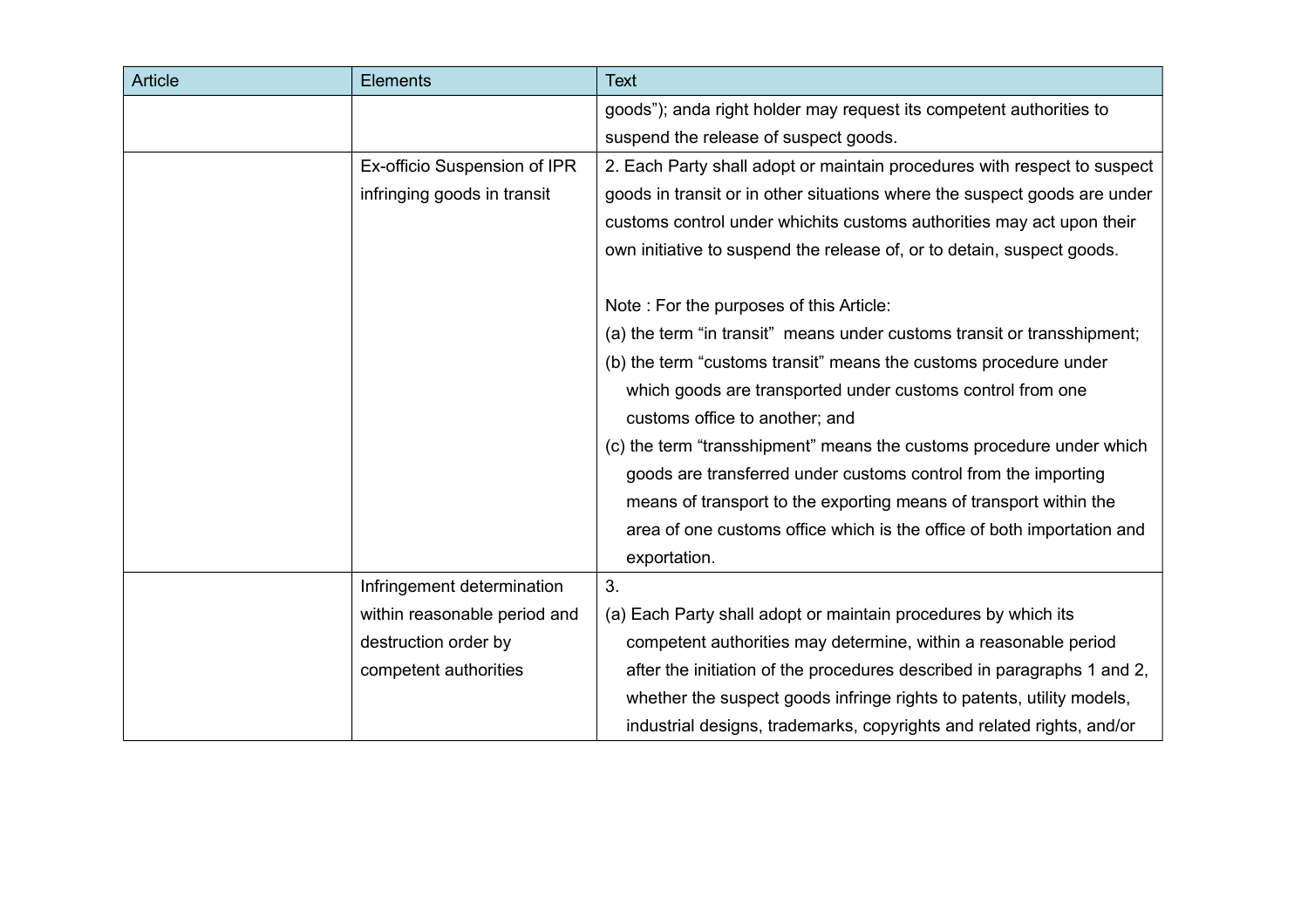| <b>Article</b> | <b>Elements</b>                | <b>Text</b>                                                                 |
|----------------|--------------------------------|-----------------------------------------------------------------------------|
|                |                                | plant breeder's rights for new varieties of plants.                         |
|                |                                | (b) Each Party shall provide that its competent authorities have the        |
|                |                                | authority to order the destruction of goods following a determination       |
|                |                                | referred to in subparagraph (a) that the goods are infringing. In cases     |
|                |                                | where such goods are not destroyed, each Party shall ensure that,           |
|                |                                | except in exceptional circumstances, such goods are disposed of             |
|                |                                | outside the channels of commerce in such a manner as to avoid any           |
|                |                                | harm to the right holder.                                                   |
|                | Information provided by        | 4. Without prejudice to a Party's laws pertaining to the privacy or         |
|                | competent authorities to right | confidentiality of information, with respect to import and export shipment, |
|                | holders                        | a Party shall authorize its competent authorities to provide a right holder |
|                |                                | with information about goods, including the description and quantity of     |
|                |                                | the goods, the name and address of the consignor, importer, exporter, or    |
|                |                                | consignee, and, if known, the country of origin of the goods, and the       |
|                |                                | name and address of the manufacturer of the goods, to assist in the         |
|                |                                | determination referred to in subparagraph 3(a).                             |
|                | Ensuring right holders do not  | 5. Each Party shall ensure that right holders do not have to bear an        |
|                | bear unreasonable burden       | unreasonable burden because of the fees and the cost of storage and         |
|                |                                | destruction of the goods the release of which has been suspended            |
|                |                                | pursuant to paragraphs 1 and 2 and which have been found to be              |
|                |                                | infringing goods.                                                           |
|                | Information provided by right  | 6. Each Party shall [ensure that][adopt or maintain procedures by which]    |
|                | holders to competent           | the right holder may provide within a reasonable period any information     |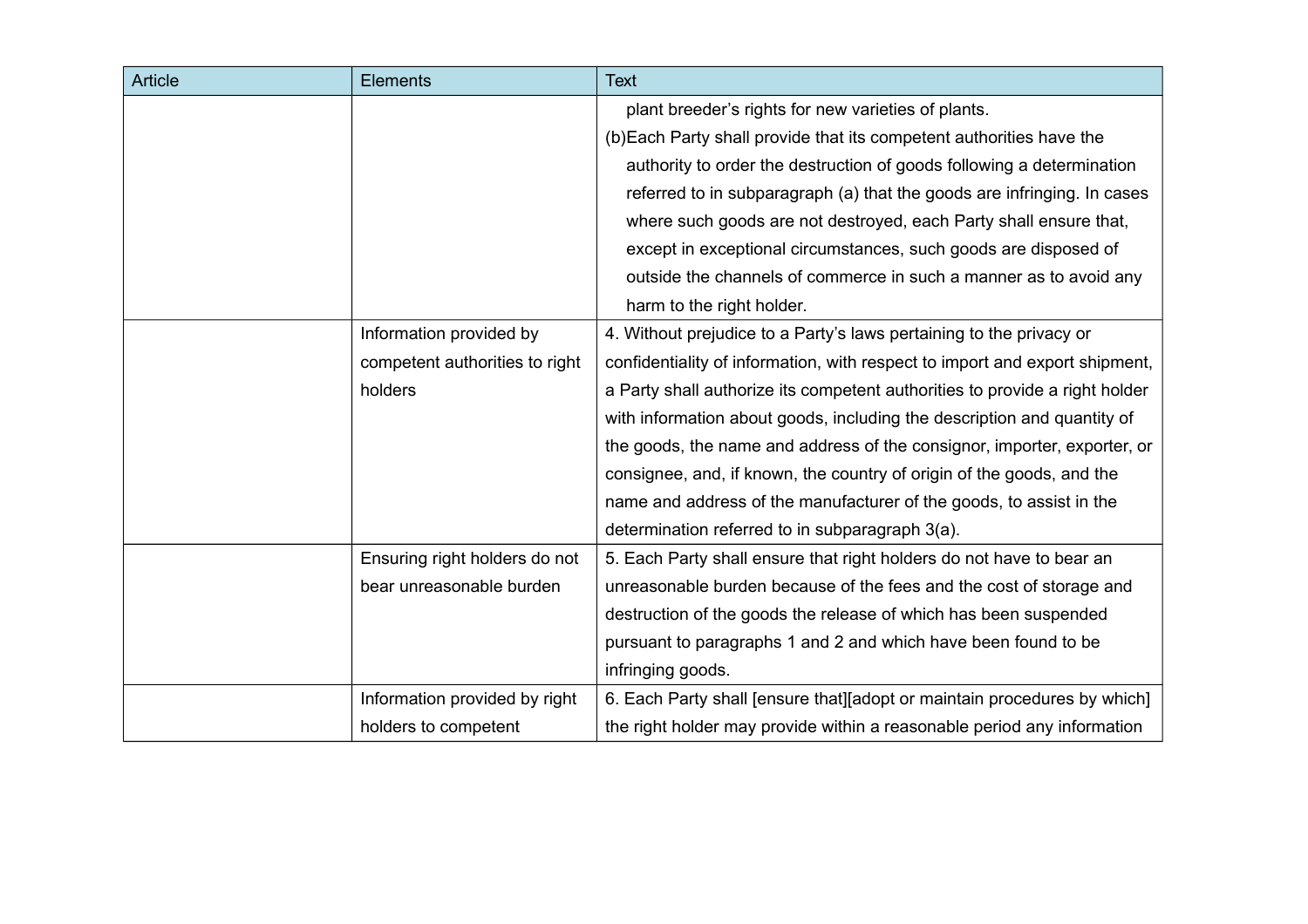| <b>Article</b>        | <b>Elements</b>                | <b>Text</b>                                                                 |
|-----------------------|--------------------------------|-----------------------------------------------------------------------------|
|                       | authorities                    | that may assist [the] competent authorities in the determination referred   |
|                       |                                | to in subparagraph 3(a).                                                    |
|                       | [Placeholder for provisions of | [Placeholder for provisions of custom registrations]                        |
|                       | custom registrations]          |                                                                             |
| <b>Article XX.H.2</b> | Adequate compensation for      | 1. Each Party shall provide that, in civil judicial proceedings concerning  |
| Enforcement-          | the injury as a result of the  | the enforcement of intellectual property rights, its judicial authorities   |
| <b>CivilRemedies</b>  | infringement                   | have the authority to order the infringer who, knowingly or with            |
|                       |                                | reasonable grounds to know, engaged in infringing activity to pay the       |
|                       |                                | right holder damages adequate to compensate for the injury the right        |
|                       |                                | holder has suffered as a result of the infringement.                        |
|                       | Legitimate measure of value    | 2. In determining the amount of damages referred to in paragraph 1, a       |
|                       | the right holder submits       | Party's judicial authorities shall have the authority to:                   |
|                       |                                | (a) consider, inter alia, any legitimate measure of value the right holder  |
|                       |                                | submits, which may include lost profits, the value of the infringed         |
|                       |                                | goods or services measured by the market price, or the suggested            |
|                       |                                | retail price; and                                                           |
|                       | Presuming the amount of        | (b) where appropriate, presume to be the amount of the such damages:        |
|                       | damages                        | (i) the quantity of the products infringing the right holder's intellectual |
|                       |                                | property rights and actually transferred to third persons, and the          |
|                       |                                | amount of profit per unit of products which would have been sold            |
|                       |                                | by the right holder if there had not been the act of infringement;          |
|                       |                                | (ii) the profits earned by the infringer from the act of infringement; or   |
|                       |                                | (iii) the amount that the right holder would have been entitled to          |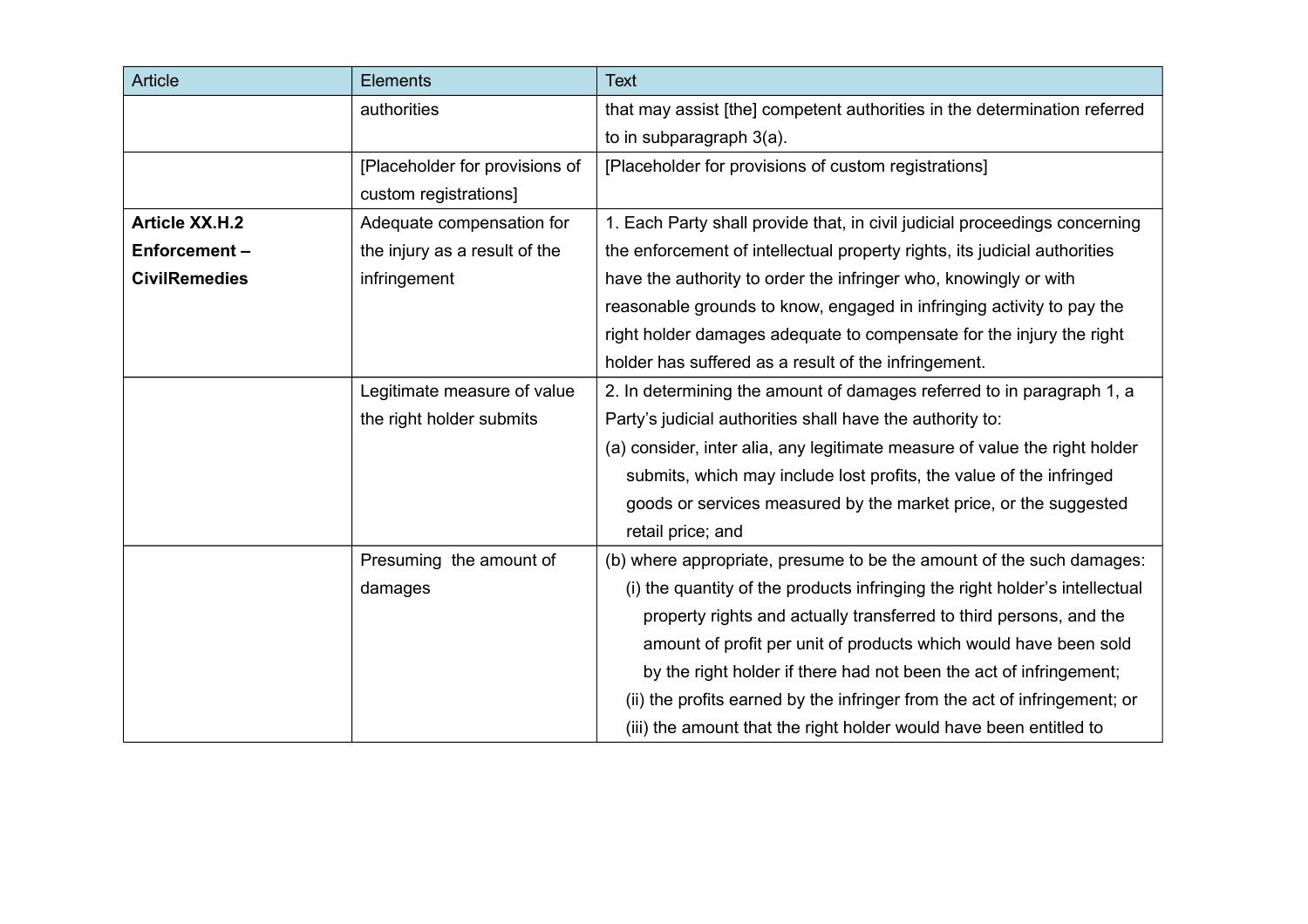| Article | Elements                     | <b>Text</b>                                                                   |
|---------|------------------------------|-------------------------------------------------------------------------------|
|         |                              | receive for the exercise of his or her intellectual property rights.          |
|         | Destroying infringing goods  | 3.                                                                            |
|         | and materials and implements | (a) With respect to goods that have been found to be infringing an            |
|         |                              | intellectual property right, each Party shall provide that, in civil judicial |
|         |                              | proceedings, at the right holder's request, its judicial authorities have     |
|         |                              | the authority to order that such infringing goods be destroyed without        |
|         |                              | compensation of any sort.                                                     |
|         |                              | (b) Each Party shall further provide that its judicial authorities have the   |
|         |                              | authority to order that materials and implements, the predominant use         |
|         |                              | of which has been in the manufacture or creation of such infringing           |
|         |                              | goods, be, without undue delay and without compensation of any                |
|         |                              | sort, destroyed or disposed of outside the channels of commerce in            |
|         |                              | such a manner as to minimize the risks of further infringements.              |
|         | <b>Provisional measures</b>  | 4. Each Party shall provide that its judicial authorities have the authority  |
|         |                              | to order prompt and effective provisional measures against an infringer       |
|         |                              | to prevent an infringement of any intellectual property right from            |
|         |                              | occurring, and in particular, to prevent goods that involve the               |
|         |                              | infringement of an intellectual property right from entering into the         |
|         |                              | channels of commerce.                                                         |
|         | <b>Provisional measures</b>  | 5. Each Party shall provide that, in civil judicial proceedings, its judicial |
|         |                              | authorities have the authority to adopt provisional measures to order the     |
|         |                              | seizure or other taking into custody of suspect goods, and of materials       |
|         |                              | and implements relevant to the act of infringement, and documentary           |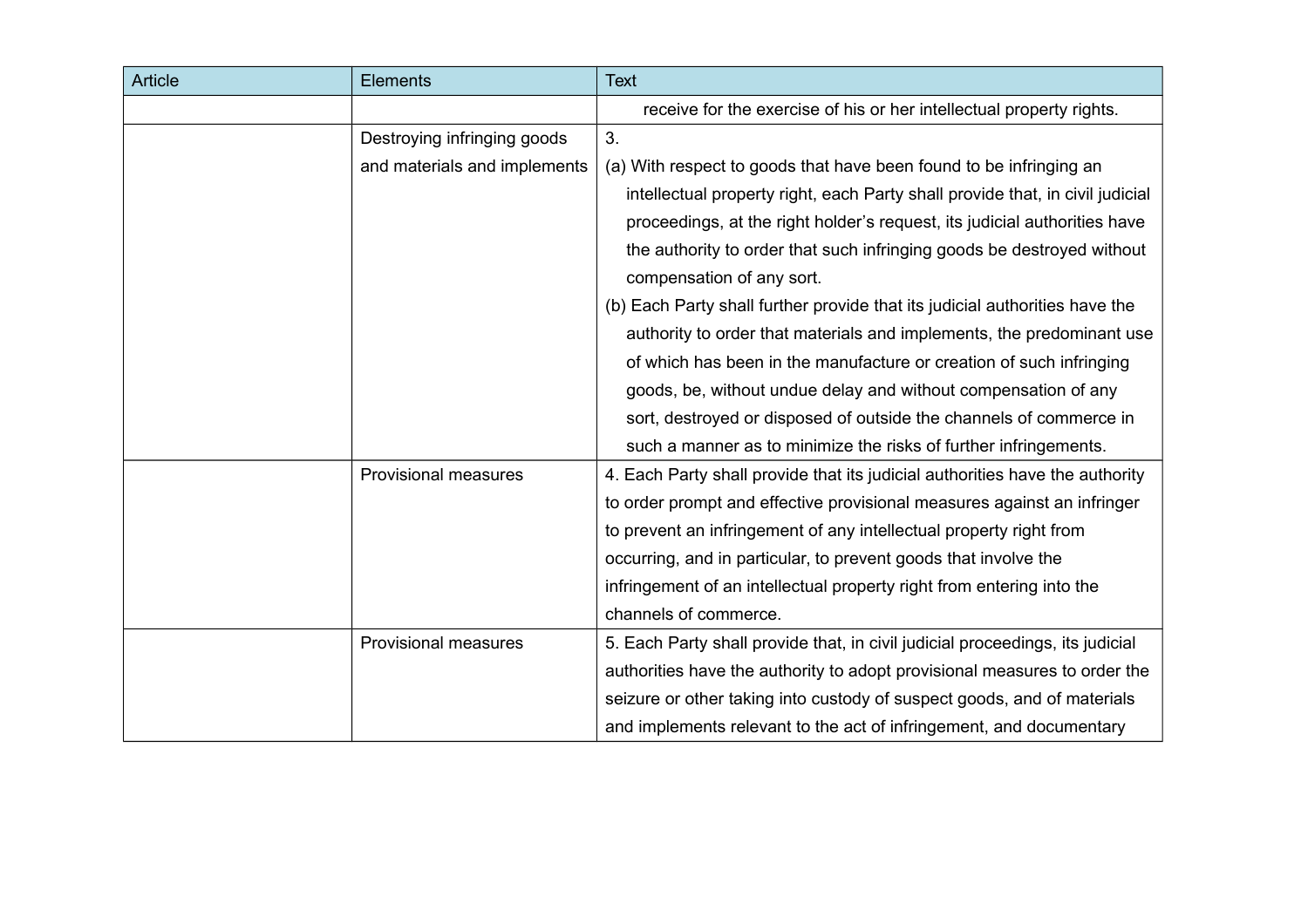| <b>Article</b>          | <b>Elements</b>                 | <b>Text</b>                                                                 |
|-------------------------|---------------------------------|-----------------------------------------------------------------------------|
|                         |                                 | evidence, either originals or copies thereof, relevant to the infringement. |
| <b>Article XX.H.3</b>   | Scope of IP rights for criminal | 1.                                                                          |
| Enforcement-            | procedures                      | (a) Each Party shall provide for criminal procedures and penalties to be    |
| <b>CriminalRemedies</b> |                                 | applied at least in cases of the following acts committed wilfully and      |
|                         |                                 | on a commercial scale:                                                      |
|                         |                                 | (i) infringement of rights to patents, utility models, industrial designs   |
|                         |                                 | or trademarks, copyrights or related rights, or plant breeder's rights      |
|                         |                                 | for new varieties of plants;                                                |
|                         |                                 | (ii) infringement of rights to layout-designs of integrated circuits;       |
|                         |                                 | (iii) disclosure of undisclosed information provided for in paragraph 1     |
|                         |                                 | of Article XX.G.2 and the acts referred to in paragraph 2 of Article        |
|                         |                                 | XX.G.2 to the extent provided for in the laws and regulations of the        |
|                         |                                 | Party; and                                                                  |
|                         |                                 | (iv) the acts of unfair competition provided for in subparagraphs 2(a)      |
|                         |                                 | and 2(c) through 2(f) of Article XX.G.1 to the extent provided for in       |
|                         |                                 | the laws and regulations of the Party.                                      |
|                         |                                 |                                                                             |
|                         |                                 | Note: Infringement to trademark right means using in the course of trade    |
|                         |                                 | identical or similar signs for goods or services which are identical or     |
|                         |                                 | similar to those in respect of which the trademark is registered without    |
|                         |                                 | owner's consent, where such use would result in a likelihood of             |
|                         |                                 | confusion.                                                                  |
|                         | Treating importation or         | (b) Each Party shall treat importation or exportation of goods that have    |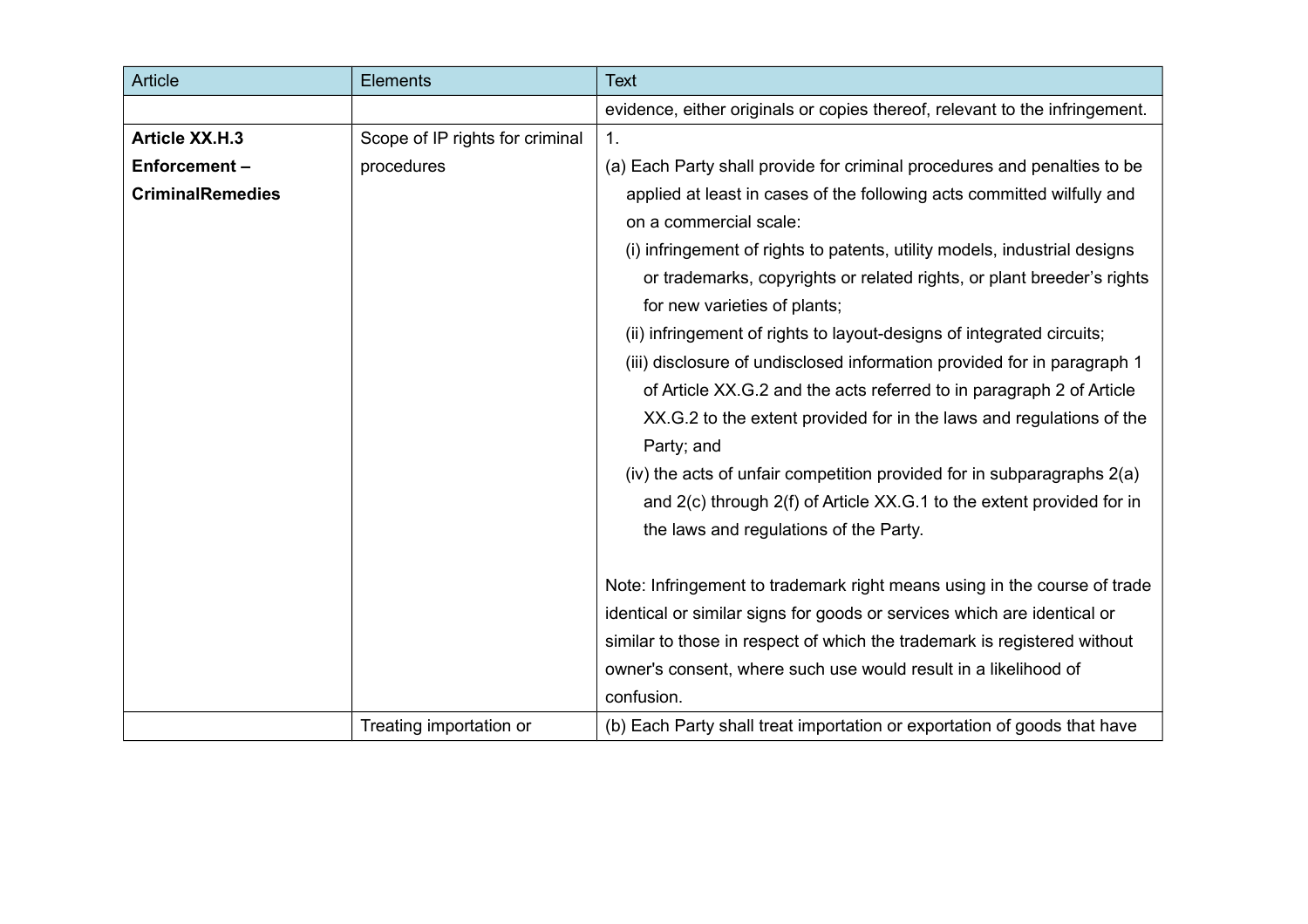| <b>Article</b> | <b>Elements</b>                   | <b>Text</b>                                                                 |
|----------------|-----------------------------------|-----------------------------------------------------------------------------|
|                | exportation of infringing         | been found to be wilfully infringing on a commercial scale rights to        |
|                | goods subject to criminal         | patents, utility models, industrial designs, trademarks, copyrights or      |
|                | procedures and penalties          | related rights, or plant breeder's rights for new varieties of plants as    |
|                |                                   | infringement of rights subject to criminal procedures and penalties         |
|                |                                   | referred to in subparagraph (a). A Party may comply with its obligation     |
|                |                                   | relating to importation and exportation under this subparagraph by          |
|                |                                   | providing for distribution, sale or offer for sale of such goods on a       |
|                |                                   | commercial scale as unlawful activities subject to criminal penalties.      |
|                | Criminal procedures and           | (c) Each Party shall provide criminal procedures and penalties in           |
|                | penalties for the unauthorized    | appropriate cases for the unauthorized copying of cinematographic           |
|                | copying of cinematographic        | works from a performance in a motion picture exhibition facility            |
|                | works from a performance in       | generally open to the public.                                               |
|                | a motion picture exhibition       |                                                                             |
|                | facility                          |                                                                             |
|                | Criminal liability for aiding and | (d) With respect to the offences specified in this paragraph, each Party    |
|                | abetting                          | shall ensure that criminal liability for aiding and abetting is available   |
|                |                                   | under its law.                                                              |
|                | Criminal liability of legal       | (e) Each Party shall adopt such measures as may be necessary,               |
|                | persons                           | consistent with its legal principles, to establish the liability, which may |
|                |                                   | be criminal, of legal persons for the offences specified in this            |
|                |                                   | paragraph. Such liability shall be without prejudice to the criminal        |
|                |                                   | liability of the natural persons who have committed the criminal            |
|                |                                   | offences.                                                                   |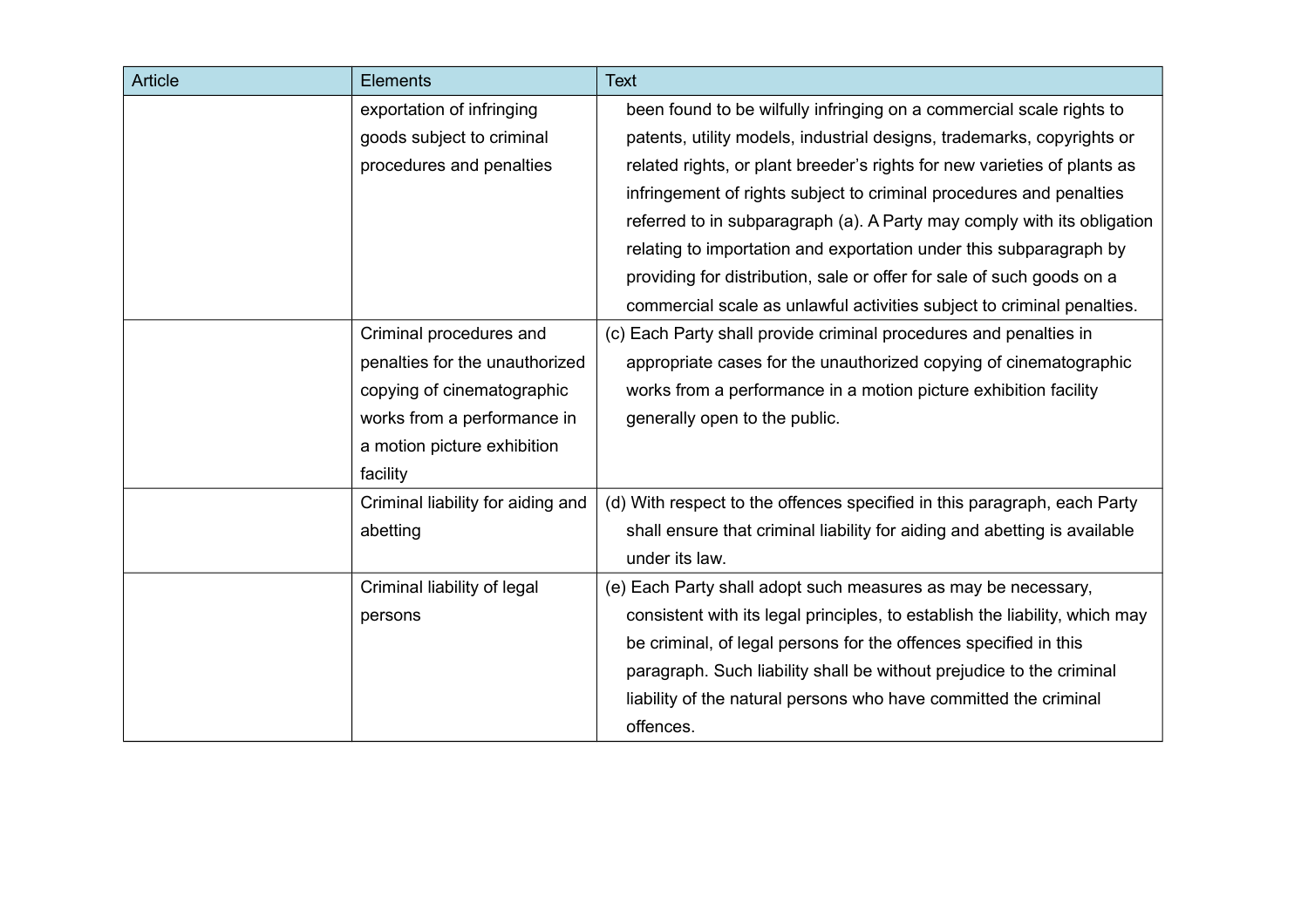| <b>Article</b>             | <b>Elements</b>                  | <b>Text</b>                                                                    |
|----------------------------|----------------------------------|--------------------------------------------------------------------------------|
|                            | Forfeiture or destruction of all | 2. With respect to the offences specified in subparagraphs 1(a) through        |
|                            | infringing goods, materials      | (e), each Party shall provide that its competent authorities have the          |
|                            | and implements used in the       | authority to order the forfeiture or destruction of all infringing goods, [or] |
|                            | creation of the infringing       | materials and implements used in the creation thereof. Each Party shall        |
|                            | goods                            | ensure that the forfeiture or destruction of such goods, [or] materials and    |
|                            |                                  | implements thereof shall occur without compensation of any sort to the         |
|                            |                                  | infringer.                                                                     |
| <b>Article XX.H.4</b>      | <b>Effective action</b>          | 1. Each Party shall ensure that enforcement procedures, to the extent          |
| Enforcement - In the       | against infringement in the      | set forth in ArticlesXX.H.2 (Enforcement - Civil Remedies) and XX.H.3          |
| <b>Digital Environment</b> | digital environment              | (Enforcement - Criminal Remedies), are available under its law so as to        |
|                            |                                  | permit effective action against an act of infringement of intellectual         |
|                            |                                  | property rights which takes place in the digital environment, including        |
|                            |                                  | expeditious remedies to prevent infringement and remedies which                |
|                            |                                  | constitute a deterrent to further infringements.                               |
|                            | Enforcement proceduresto         | 2. Further to paragraph 1, each Party's enforcement procedures shall           |
|                            | infringement of copyright or     | apply to infringement of copyright or related rights over digital networks,    |
|                            | related rights over digital      | which may include the unlawful use of means of widespread distribution         |
|                            | networks                         | for infringing purposes. These procedures shall be implemented in a            |
|                            |                                  | manner that avoids the creation of barriers to legitimate activity,            |
|                            |                                  | including electronic commerce, and, consistent with that Party's law,          |
|                            |                                  | preserves fundamental principles such as freedom of expression, fair           |
|                            |                                  | process, and privacy.                                                          |
|                            |                                  | Note: For instance, without prejudice to a Party's law, adopting or            |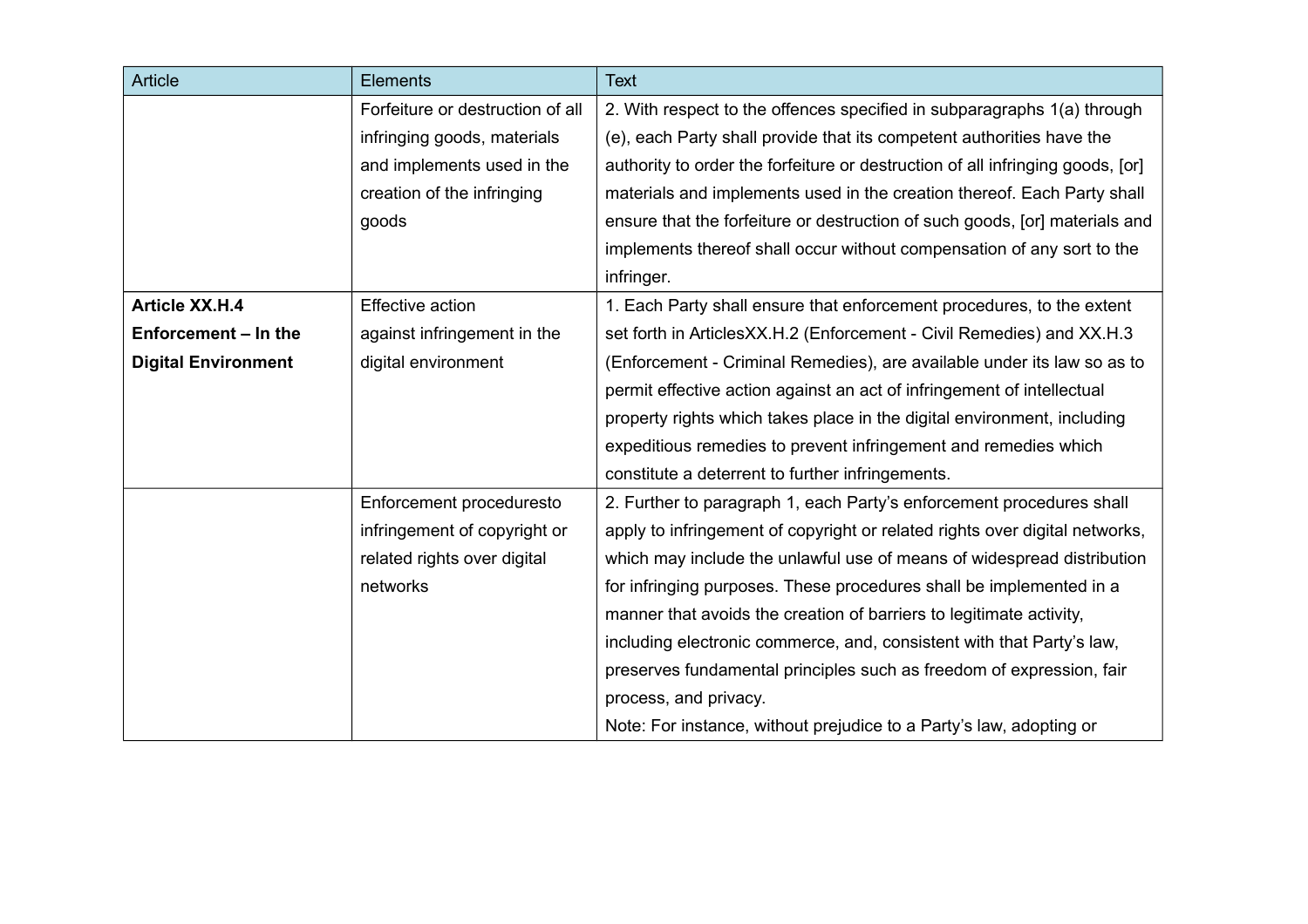| <b>Article</b> | <b>Elements</b>              | <b>Text</b>                                                                   |
|----------------|------------------------------|-------------------------------------------------------------------------------|
|                |                              | maintaining a regime providing for limitations on the liability of, or on the |
|                |                              | remedies available against, online service providers while preserving the     |
|                |                              | legitimate interests of right holder.                                         |
|                | Disclosure of information    | 3. A Party may provide, in accordance with its laws and regulations, its      |
|                | sufficient to identify a     | competent authorities with the authority to order an online service           |
|                | subscriber whose account     | provider to disclose expeditiously to a right holder information sufficient   |
|                | was allegedly used for       | to identify a subscriber whose account was allegedly used for                 |
|                | infringement                 | infringement, where that right holder has filed a legally sufficient claim of |
|                |                              | trademark or copyright or related rights infringement, and where such         |
|                |                              | information is being sought for the purpose of protecting or enforcing        |
|                |                              | those rights. These procedures shall be implemented in a manner that          |
|                |                              | avoids the creation of barriers to legitimate activity, including electronic  |
|                |                              | commerce, and, consistent with that Party's law, preserves fundamental        |
|                |                              | principles such as freedom of expression, fair process, and privacy.          |
|                | Protection and remedies      | 4. Each Party shall provide adequate legal protection and effective legal     |
|                | against the circumvention of | remedies against the circumvention of effective technological measures        |
|                | effective technological      | that are used by authors, performers or producers of phonograms in            |
|                | measures (TPM)               | connection with the exercise of their rights in, and that restrict acts in    |
|                |                              | respect of, their works, performances, and phonograms, which are not          |
|                |                              | authorized by the authors, the performers or the producers of                 |
|                |                              | phonograms concerned or permitted by law.                                     |
|                |                              | 5. In order to provide the adequate legal protection and effective legal      |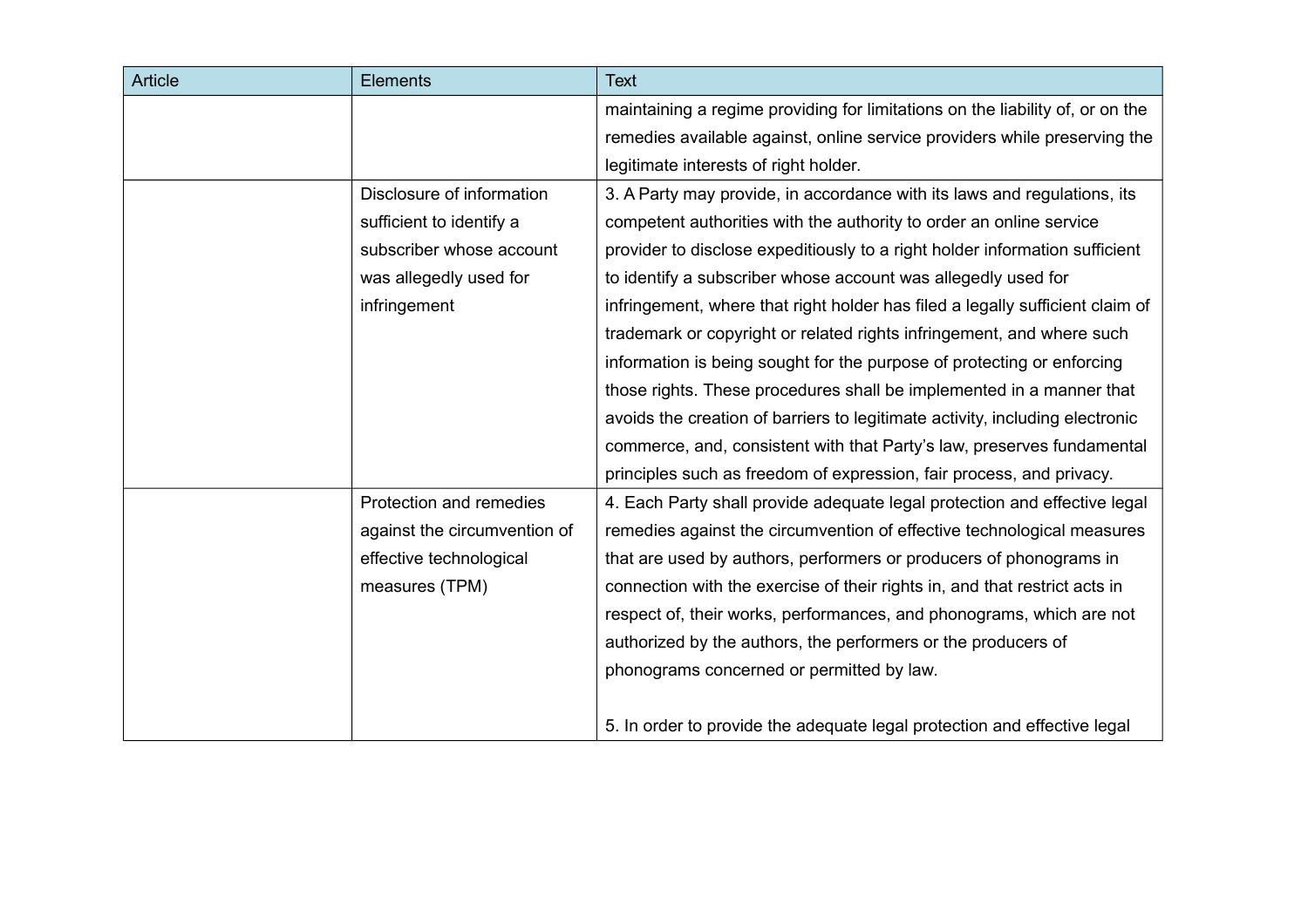| <b>Article</b> | <b>Elements</b> | <b>Text</b>                                                               |
|----------------|-----------------|---------------------------------------------------------------------------|
|                |                 | remedies referred to in paragraph 4, each Party shall provide protection  |
|                |                 | at least against:                                                         |
|                |                 |                                                                           |
|                |                 | (a) to the extent provided by its law:                                    |
|                |                 | (i) the unauthorized circumvention of an effective technological          |
|                |                 | measure carried out knowingly or with reasonable grounds to               |
|                |                 | know; and                                                                 |
|                |                 | (ii) the offering to the public by marketing of a device or product,      |
|                |                 | including computer programs, or a service, as a means of                  |
|                |                 | circumventing an effective technological measure; and                     |
|                |                 | (b) the manufacture, importation, or distribution of a device or product, |
|                |                 | including computer programs, or provision of a service that:              |
|                |                 | (i) is primarily designed or produced for the purpose of circumventing    |
|                |                 | an effective technological measure; or                                    |
|                |                 | (ii) has only a limited commercially significant purpose other than       |
|                |                 | circumventing an effective technological measure.                         |
|                |                 |                                                                           |
|                |                 | Note 1: For the purposes of this Article, "technological measures" means  |
|                |                 | any technology, device, or component that, in the normal course of its    |
|                |                 | operation, is designed to prevent or restrict acts, in respect of works,  |
|                |                 | performances, or phonograms, which are not authorized by authors,         |
|                |                 | performers or producers of phonograms, as provided for by a Party's       |
|                |                 | law. Without prejudice to the scope of copyright or related rights        |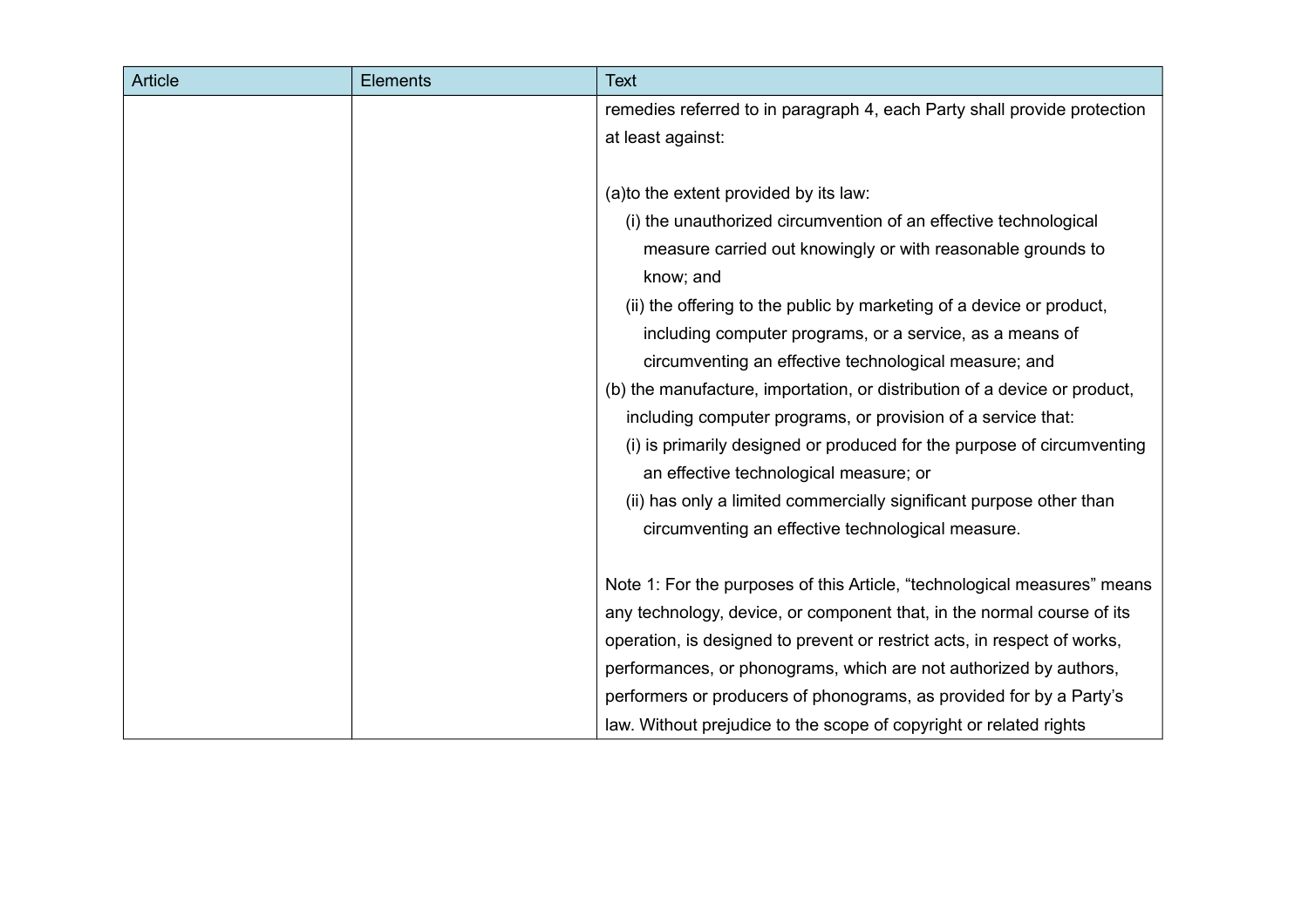| <b>Article</b> | <b>Elements</b>                  | <b>Text</b>                                                                  |
|----------------|----------------------------------|------------------------------------------------------------------------------|
|                |                                  | contained in a Party's law, technological measures shall be deemed           |
|                |                                  | effective where the use of protected works, performances, or                 |
|                |                                  | phonograms is controlled by authors, performers or producers of              |
|                |                                  | phonograms through the application of a relevant access control or           |
|                |                                  | protection process, such as encryption or scrambling, or a copy control      |
|                |                                  | mechanism, which achieves the objective of protection.                       |
|                |                                  | Note 2: In implementing paragraphs 4 and 5, neither Party shall be           |
|                |                                  | obligated to require that the design of, or the design and selection of      |
|                |                                  | parts and components for, a consumer electronics, telecommunications,        |
|                |                                  | or computing product provide for a response to any particular                |
|                |                                  | technological measure, so long as the product does not otherwise             |
|                |                                  | contravene its measures implementing these paragraphs.                       |
|                | Protection for electronic rights | 6. To protect electronic rights management information, each Party shall     |
|                | management information           | provide adequate legal protection and effective legal remedies against       |
|                | (RMI)                            | any person knowingly performing without authority any of the following       |
|                |                                  | acts knowing, or with respect to civil remedies, with reasonable grounds     |
|                |                                  | to know, that it will induce, enable, facilitate, or conceal an infringement |
|                |                                  | of any copyright or related rights:                                          |
|                |                                  | (a) to remove or alter any electronic rights management information;         |
|                |                                  | (b) to distribute, import for distribution, broadcast, communicate, or       |
|                |                                  | make available to the public copies of works, performances, or               |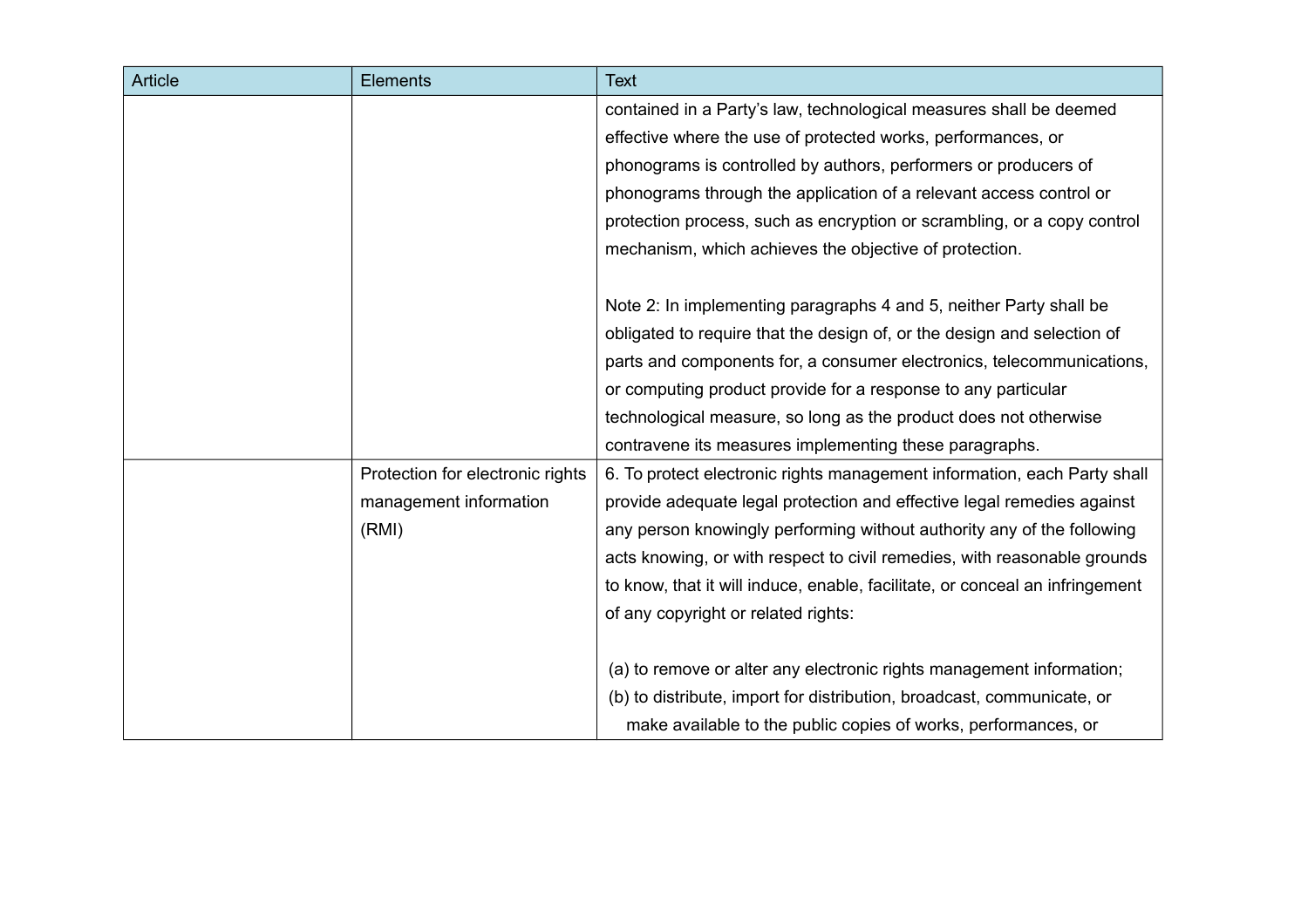| <b>Article</b> | <b>Elements</b>               | <b>Text</b>                                                              |
|----------------|-------------------------------|--------------------------------------------------------------------------|
|                |                               | phonograms, knowing that electronic rights management information        |
|                |                               | has been removed or altered without authority.                           |
|                |                               |                                                                          |
|                |                               | Note: For the purposes of this Article, rights management                |
|                |                               | informationmeans:                                                        |
|                |                               | (a) information that identifies the work, the performance, or the        |
|                |                               | phonogram; the author of the work, the performer of the performance,     |
|                |                               | or the producer of the phonogram; or the owner of any right in the       |
|                |                               | work, performance, or phonogram;                                         |
|                |                               | (b) information about the terms and conditions of use of the work,       |
|                |                               | performance, or phonogram; or                                            |
|                |                               | (c) any numbers or codes that represent the information described in (a) |
|                |                               | and (b) above;                                                           |
|                |                               | when any of these items of information is attached to a copy of a work,  |
|                |                               | performance, or phonogram, orappears in connection with the              |
|                |                               | communication or making available of a work, performance,                |
|                |                               | orphonogram to the public.                                               |
|                | Limitations and exceptions in | 7. In providing adequate legal protection and effective legal remedies   |
|                | providing protection and      | pursuant tothe provisions of paragraphs 4 and 6, a Party may adopt or    |
|                | remedies for TPM and RMI      | maintain appropriatelimitations or exceptions to measures implementing   |
|                |                               | the provisions of paragraphs 4, 5, and 6. The obligations set forth in   |
|                |                               | paragraphs 4, 5, and 6 are without prejudice to therights, limitations,  |
|                |                               | exceptions, or defences to copyright or related rights infringementunder |